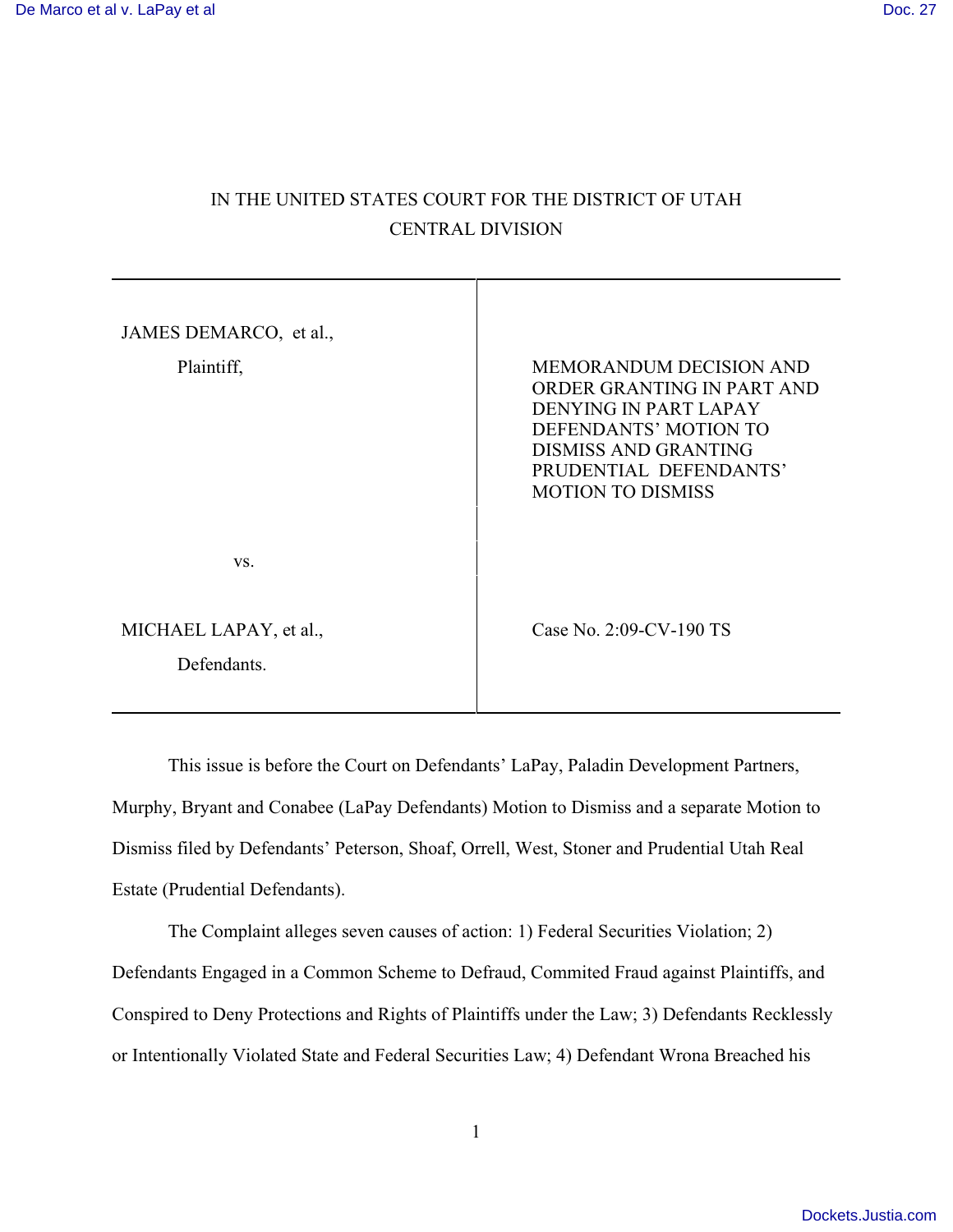Duty and Committed Malpractice as the Real Estate Broker; 5) Defendants Breached the Contract; Induced Further Performance of Plaintiff Through Fraudulent Means, Misrepresentations, Dishonesty, and Intimidation; Acted in Bad Faith; Unduly Subjected Plaintiffs to Risk; Failed to Effect Cures; Damaged Plaintiffs by Their Self-Dealing; As Well As Other Unconscionable Actions; 6) Defendant Wrona's Breach of Professional Responsibility as an Attorney, Malpractice, Misrepresentations, and Furtherance of Conspiracy; 7) Costs, Interest and Attorney's Fees.

The LaPay Defendants seek dismissal of the First, Second, Third and Seventh Causes of Action, The Prudential Defendants join generally the LaPay Defendants' Motion to Dismiss adding their own substantive argument regarding the second cause of action and also seek dismissal of the Fifth Cause of Action as to them. This Motion to Dismiss does not address the Fourth and Sixth Causes of Action against Defendant Wrona. Plaintiffs concede the dismissal of the Fifth Cause of Action as to the Prudential Defendants.<sup>1</sup> Therefore the Court will not address that issue.

For the reasons stated below the Court will Grant Defendants' Motions as to the First, Second, and Third Causes of Action. As stated above, Defendants' LaPay do not contest the Fifth Cause of Action, and Plaintiffs have conceded the Fifth Cause of Action be dismissed as to the Prudential Defendants. The Motion to Dismiss will be denied as to the Seventh Cause of Action.

### **I. Factual Background**

The following allegations are taken from the Complaint and are deemed as true for the

<sup>&</sup>lt;sup>1</sup>Docket No. 18 at 2, and Tr. at 11:9-14.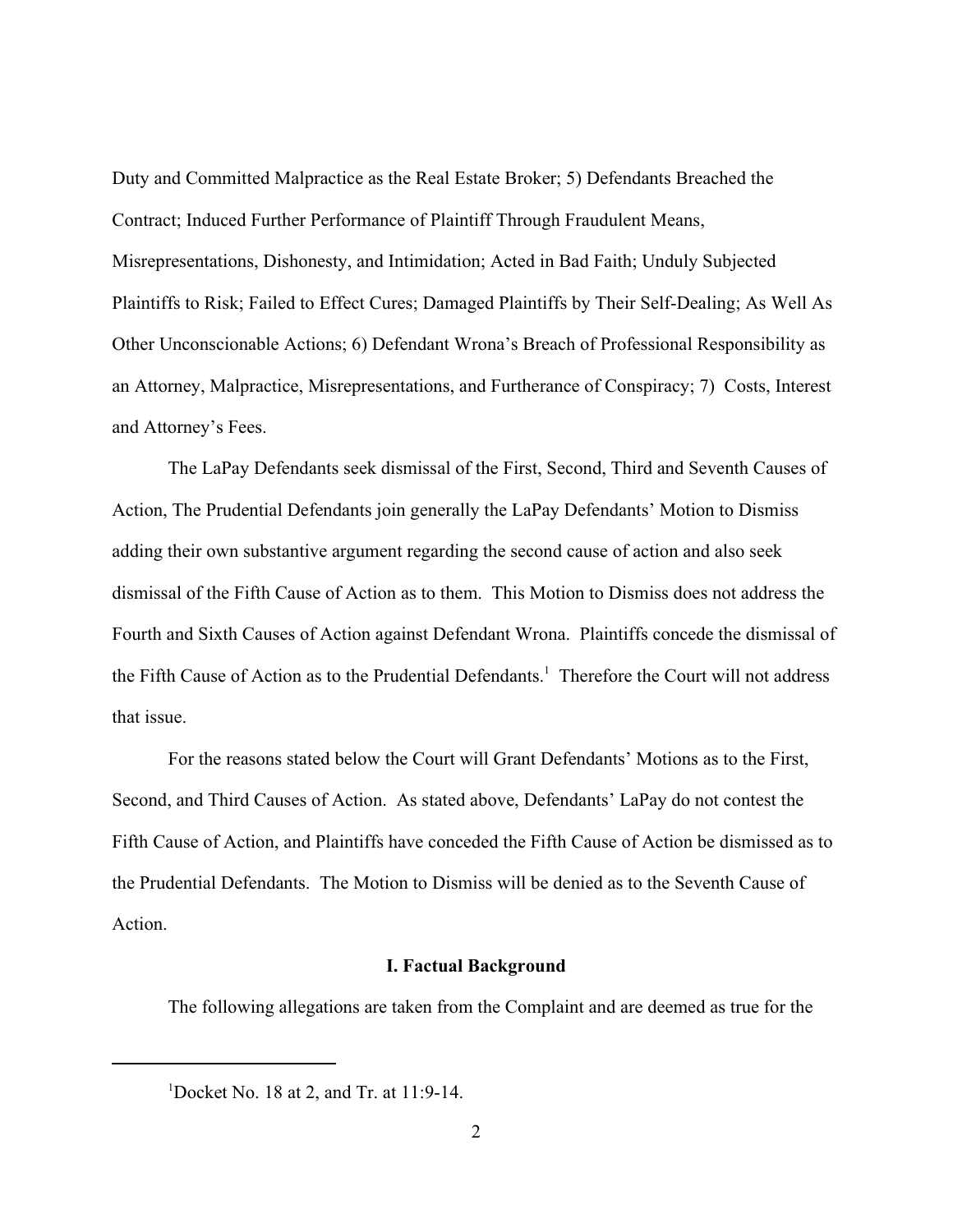purposes of this motion. Plaintiffs entered into contracts as buyers to purchase condominiums located in Park City, Utah.<sup>2</sup> Plaintiffs routinely mention multiple contracts, but only one contract was attached to the Complaint as an example. Plaintiffs assume the other contracts are similar.<sup>3</sup> Additionally, in their Complaint, Plaintiffs list four specific properties which are presumably the subject matter of this suit, however, within the Complaint when discussing issues with the property they do not specify which unit has the problem, or if all of the units suffer from the exact same defects and harms.<sup>4</sup>

Plaintiffs allege that Defendants LaPay, Peterson, Shoaf, Orrell, West and Stoner acted on their own behalf and/or as agents for Prudential Utah Real Estate with respect to said contracts.<sup>5</sup> Paladin Development Partners, L.L.C., which is managed by W. Okland, B. Okland, LaPay, Murphy, Bryant and Conabee, is the developer and seller with regard to the contracts.<sup>6</sup>

Plaintiffs assert that these contracts were securities as defined under 15 U.S.C. § 77, and were sold through interstate commerce, unregistered and without a prospectus, while not exempt and therefore in violation of that section.<sup>7</sup> The contract attached to the Complaint is dated March 7, 2006, and this action was filed three years later on March 3, 2009.<sup>8</sup> Plaintiffs claim the loss of

- $\delta$ *Id*. at ¶ 20.
- $^{6}$ *Id.* at ¶¶ 22, 24.
- $^{7}Id.$  at  $\P\P$  7-11.
- $^{8}$ *Id*. at 1, Complaint Ex. A at pg. 33.

<sup>&</sup>lt;sup>2</sup>Complaint, Docket No. 1, at  $\P$  6, 15, 18.

 $^{3}$ *Id.* at  $\P\P$  5-6.

 $^{4}$ *Id.* at ¶ 18.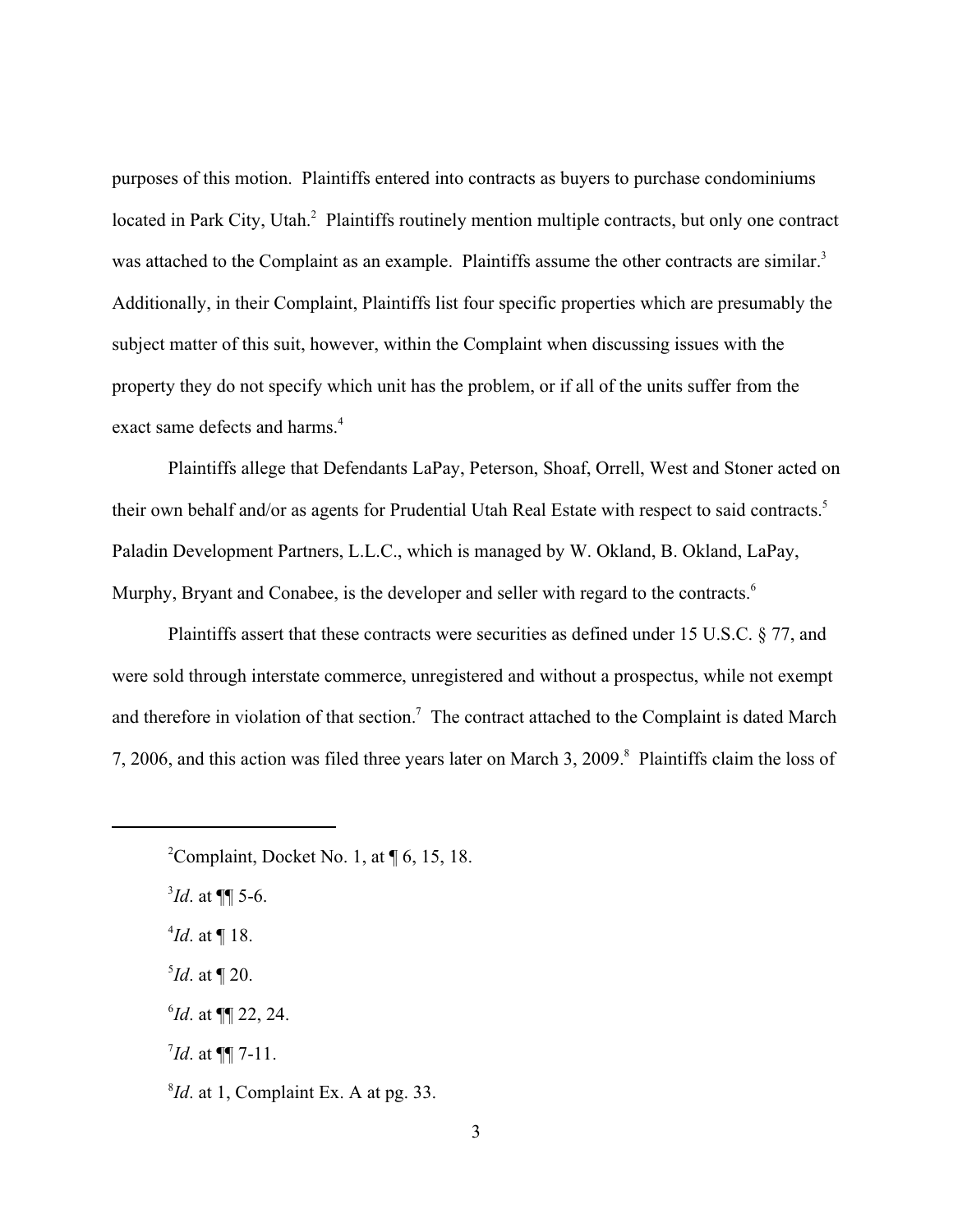money and business opportunity.

Plaintiffs claim that the Utah Administrative Code Rule R162-6.2.3 requires the form *Real Estate Purchase Contract for Residential Construction* be used for all transactions for the construction of dwellings to be built or are under construction for which a Certificate of Occupancy (C.O.) has not been issued. $\degree$  Plaintiffs claim that this form was not used, that they were unaware of the existence of a standard contract and were not made aware of any differences between the "required" contract and the ones they signed.<sup>10</sup> Plaintiffs especially complain about the differences in provisions regarding the earnest money deposit and allege that use of the "required" contract would have changed the way Defendants were able to use the deposit.<sup>11</sup> The "required" contract apparently requires timely construction before application of the earnest money deposit, while the earnest money in this case was released to Defendants for their use before closing, causing an alleged substantial risk of loss to Plaintiffs.<sup>12</sup> The "required" contract also requires the earnest money deposit to be held by a fiduciary, pending its application against the purchase price at closing.<sup>13</sup> It is this deviation, allowing Defendants to use the earnest deposit that Plaintiffs claim changed the nature of the Real Estate Contract into an unregistered security.<sup>14</sup> Plaintiffs further allege that the deviations constitute a common scheme to defraud

- $^{10}$ *Id.* at ¶ 36.
- $^{11}$ *Id.* at ¶ 39.
- $\mathbf{I}^{\mathfrak{2}}\mathbf{Id}.$
- $^{13}$ *Id.* at ¶41.
- $^{14}$ *Id.* at ¶ 40.

 $^{9}$ Docket No. 1, at ¶ 35.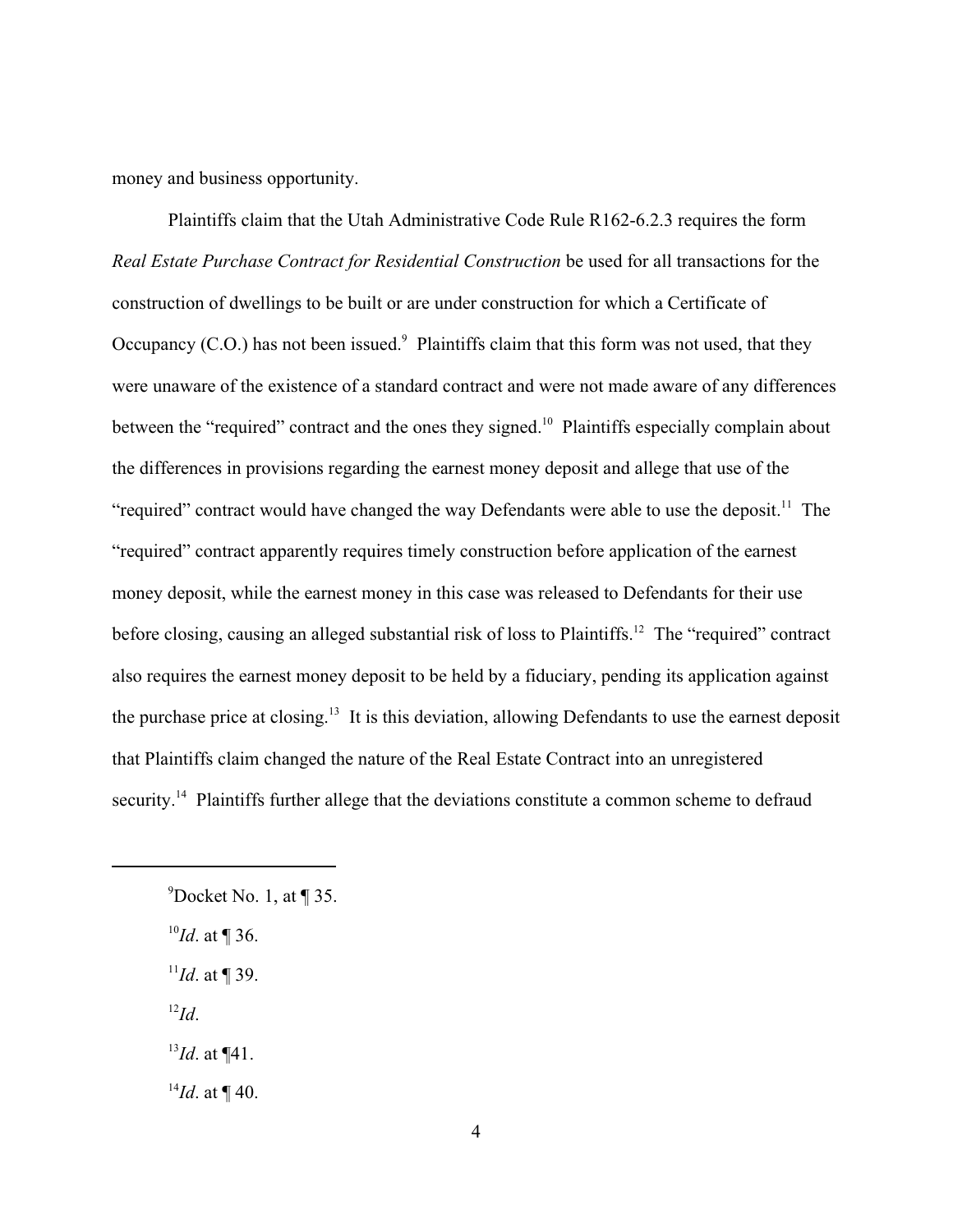Plaintiffs and caused direct or indirect damage.<sup>15</sup> Plaintiffs mention a scheme of a specific selection process but do not explain what the process was, what it related to, or how it affected them. $^{16}$ 

Plaintiffs allege Defendants breached the Contract by not timely performing because none of the units were substantially completed within the Contract time frame. Plaintiffs allege that no C.O. has been issued, but also state that a temporary C.O. was fraudulently obtained through misrepresentations to Park City officials that the landscaping was the only thing left to be completed, when in fact Plaintiffs allege there were other outstanding items and code violations.<sup>17</sup> This temporary C.O. was, allegedly, the critical factor in inducing one of the units to close.<sup>18</sup> Plaintiffs also state that Park City officials suggested that absent a C.O., anyone in possession could be evicted, but the Complaint does not state that any evictions have actually occurred.<sup>19</sup> At the time of filing, the outstanding items prevented the issuance of a C.O and the temporary C.O. expired in 2007 (two years before this action was filed).

Plaintiffs allege that, prior to closing, Defendants' engineer made them aware of foundational site problems regarding, at least, the lack of proper soil compaction and that Defendants failed to disclose such information.<sup>20</sup> It is alleged that Defendants later admitted

 $^{18}$ *Id.* at ¶ 67, 71.

 $^{19}$ *Id.* at ¶ 72.

 $^{20}$ *Id.* at ¶ 80.

 $^{15}$ *Id.* at **¶** 45-46.

 $^{16}$ *Id*. at ¶¶ 52-54.

<sup>&</sup>lt;sup>17</sup>*Id.* at ¶[ 71, 73-74.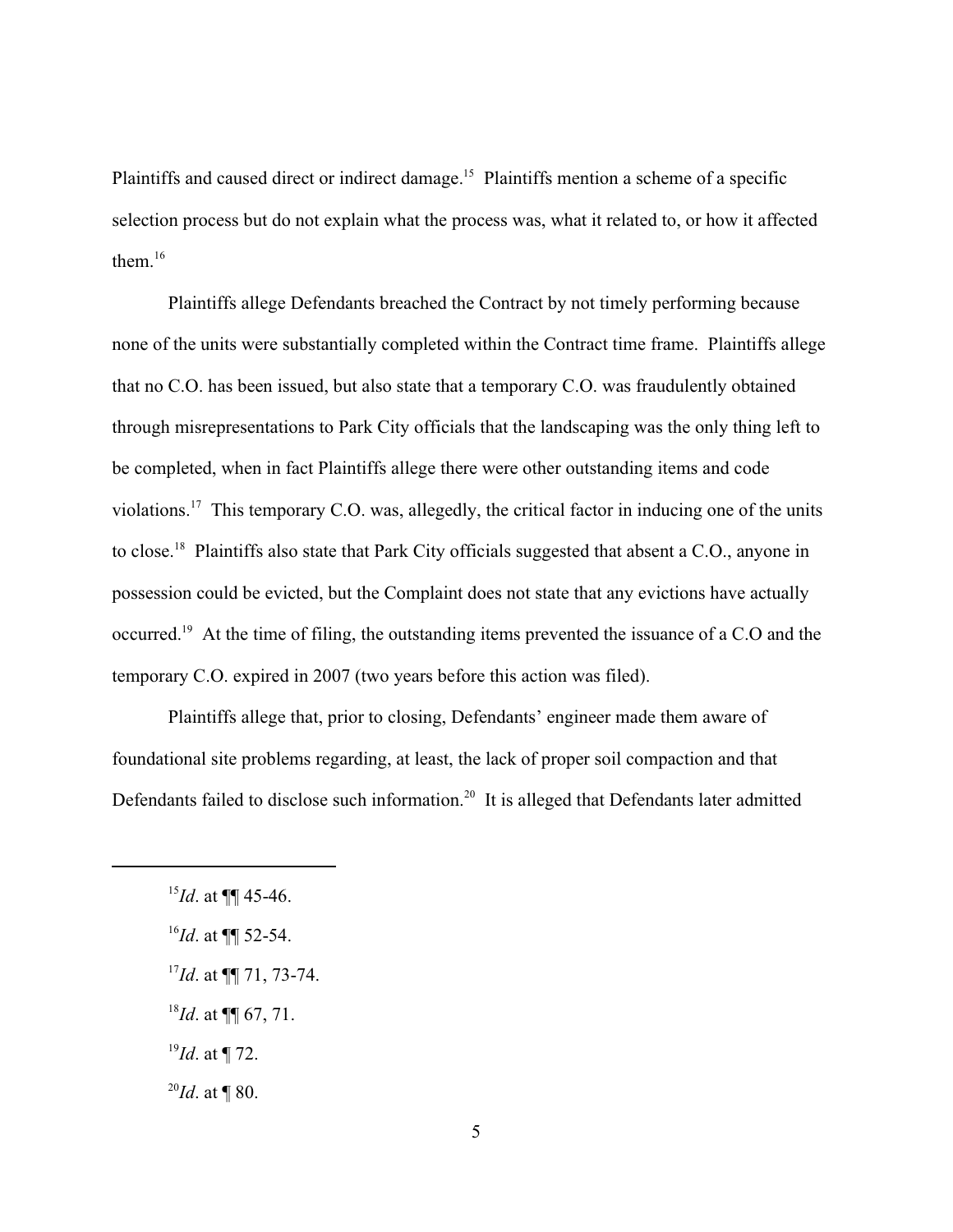such knowledge and their attempt to cover it up, by making excuses about the way the foundation was poured, knowing that such a defect would obstruct closing.<sup>21</sup> Plaintiffs claim the stated excuses implied that the rest of the site was done properly and without defect.<sup>22</sup> Plaintiffs assert that they asked for specifics on work that was to begin on a soil settlement issue but never received a response.<sup>23</sup>

Plaintiffs' Complaint then proceeds to state in detail other defects purportedly caused by the lack of compaction, including defects with the way the garage slab was cut, the type of material used, the unleveling of the spa slab, front door bolts shifting out of alignment, the pooling of water in garages and entry ways, road sinkage, and the misdirection of running water.<sup>24</sup> Plaintiffs allege other problems include furnace and water heater malfunctions due to inadequate venting and building code violations.<sup>25</sup> Plaintiffs allege code violations regarding access to the water heater and furnace blockage in the mechanical room, egress windows, and the lack of an elevator phone.<sup>26</sup> Plaintiffs allege Defendants purposefully had the building inspection completed before installing the improper furnace blockage, in order to obtain a certificate to close.<sup>27</sup> Plaintiffs allege that, when questioned, Defendants made up excuses like, only a new

 $\mu$ <sup>21</sup>*Id*.

 $^{22}Id.$ 

 $^{23}Id.$ 

 $^{24}Id.$ 

 $^{25}Id$ . at ¶ 81.

 $^{26}$ *Id.* at ¶¶ 82-84.

 $^{27}$ *Id.* at ¶ 82.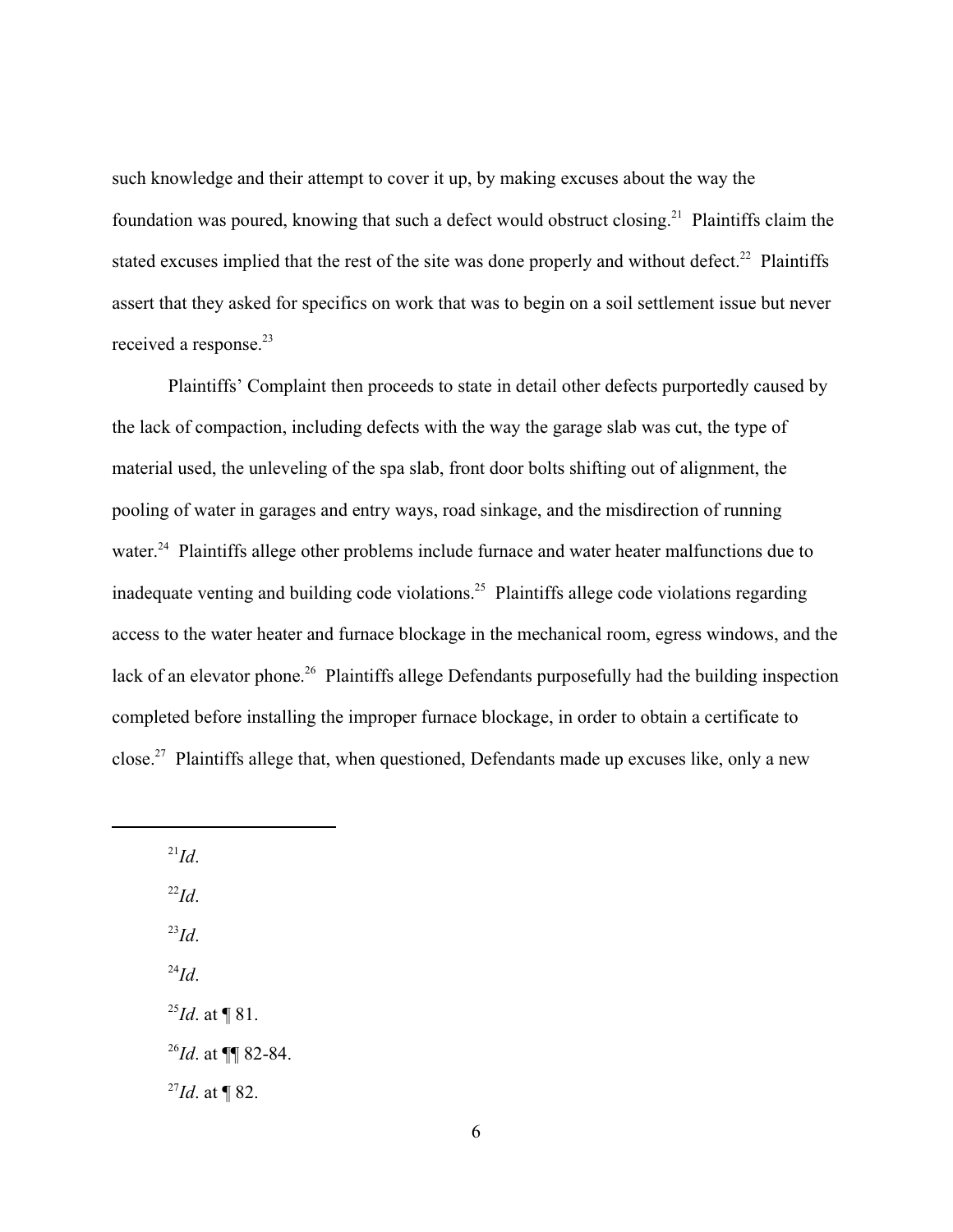model of a window being available, in the case of the window issues.<sup>28</sup> Defendants also allegedly told Plaintiffs and other users to make sure to bring a cell phone while in the elevator, but simultaneously instructed them not to let the inspector know.<sup>29</sup> Plaintiffs cite to other persistent failures including problems with the shower and water infiltration, excessive cracking of beams, warped windows and improperly installed weather stripping, improper installation of sliding doors, lack of screen door installation, improper ventilation in the attic, dripping pipe vents in the attic, rusty drip in the laundry drain, lack of a step for the hot tub, and electrical conduits connecting hot tubs laid across concrete.<sup>30</sup> City records show only one inspection performed during the course of the work.<sup>31</sup>

Plaintiffs allege that Defendants were dishonest because they would pick the locks on units and damage premises in an effort to take parts from fully inspected units and install them in other units to satisfy otherwise inoperative conditions.<sup>32</sup> Defendants apparently justified such actions in the name of safety, to avert danger to occupants even when there was none.<sup>33</sup> Plaintiffs also report inconsistent stories told by Defendants to justify their actions but only state one other story - winter conditions - as an excuse for the delay in obtaining temporary C.O.'s over a year

- $^{29}$ *Id.* at ¶ 84.
- $^{30}$ *Id.* at ¶ 85.
- $^{31}$ *Id.* at ¶ 80.
- $32$ *Id.* at ¶ 86.

 $^{33}Id.$ 

 $^{28}Id.$  at ¶ 83.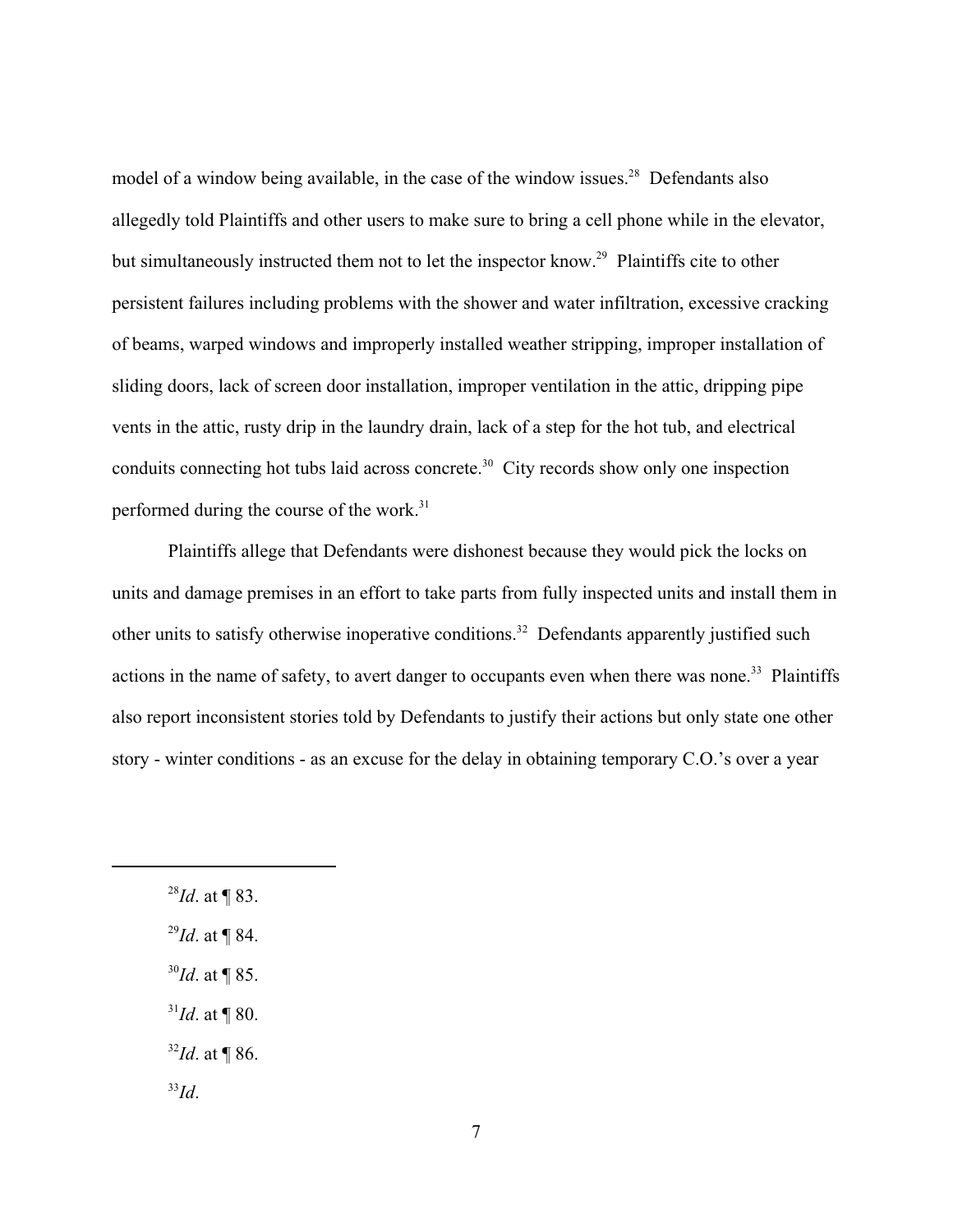after the original deadline.<sup>34</sup> When Plaintiffs refused to close on the remaining units, Defendants demanded closure, and threatened forfeiture of Plaintiffs investment, over a year after the deadline and after failing to cure "severe and substantial deficiencies."<sup>35</sup> Plaintiffs filed a notice of interest to protect their interests but Defendants have listed the units anyway.<sup>36</sup> Plaintiffs claim that title to at least one of the units has been transferred but do not specify which unit.<sup>37</sup>

#### **II. Standard of Review**

In considering a motion to dismiss under Rule 12(b)(6), all well-pleaded factual allegations, as distinguished from conclusory allegations, are accepted as true and viewed in the light most favorable to Plaintiff as the nonmoving party in this case.<sup>38</sup> This standard applies to both the original and amended complaint.<sup>39</sup> Plaintiff must provide "enough facts to state a claim" to relief that is plausible on its face."<sup>40</sup> But, the court "need not accept conclusory allegations without supporting factual averments."<sup>41</sup> "The court's function on a Rule  $12(b)(6)$  motion is not to weigh potential evidence that the parties might present at trial, but to assess whether the

 $^{34}Id.$ 

 $^{35}$ *Id.* at ¶ 87.

 $^{36}$ *Id.* at ¶ 88.

 $J^3Id$ .

<sup>38</sup> Ruiz v. McDonnell, 299 F.3d 1173, 1181 (10th Cir. 2002).

<sup>39</sup> GFF Corp. v. Associated Wholesale Grocers, Inc., 130 F.3d 1381, 1384 (10th Cir. 1997).

<sup>40</sup>Bell Atlantic Corp. v. Twombly, 550 U.S. 544, 547 (2007) (dismissing complaint where Plaintiffs "have not nudged their claims across the line from conceivable to plausible").

*Southern Disposal, Inc., v. Texas Waste*, 161 F.3d 1259, 1262 (10th Cir. 1998); *Hall v.* <sup>41</sup> *Bellmon,* 935 F.2d 1106, 1110 (10th Cir. 1991).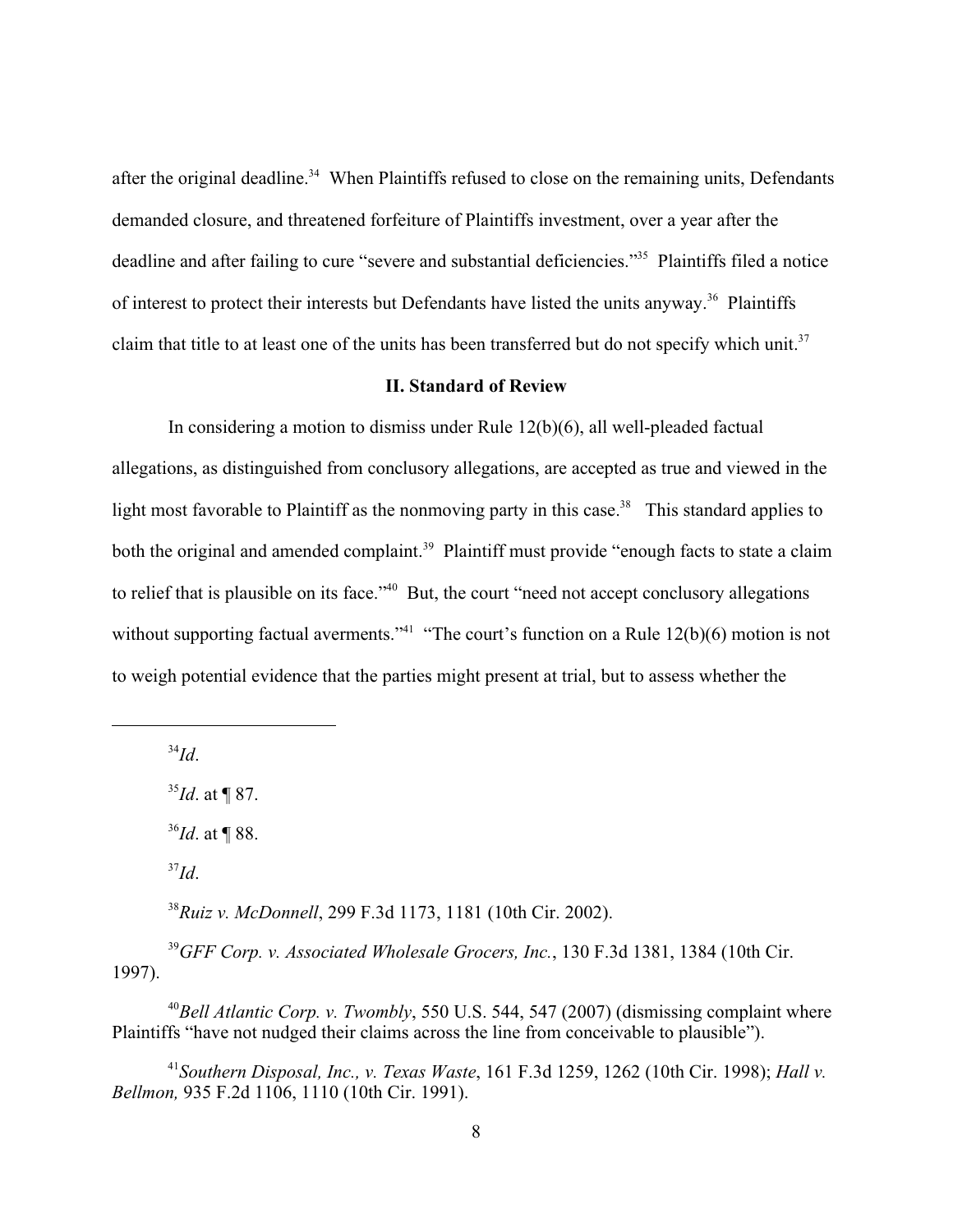plaintiff's complaint alone is legally sufficient to state a claim for which relief may be granted."<sup>42</sup>

The Supreme Court has explained that a plaintiff must "nudge[] [his] claims across the line from conceivable to plausible" in order to survive a motion to dismiss.<sup> $43$ </sup> Thus, the mere metaphysical possibility that some plaintiff could prove some set of facts in support of the pleaded claims is insufficient; the complaint must give the court reason to believe that this plaintiff has a reasonable likelihood of mustering factual support for these claims.<sup>44</sup>

#### **III. Discussion**

#### *A. First Cause of Action: Federal Securities Violation*

The Tenth Circuit has held that determining whether a particular contract is an investment contract within the meaning of federal securities laws is a question of fact that is rarely appropriate for a motion to dismiss.<sup>45</sup> A court can grant a motion to dismiss a security claim only if there are no reasonable allegations of the existence of an investment intent and common enterprise and where the complaint also precludes finding a security.<sup>46</sup> Before the Court addresses any of the collateral arguments it must first find sufficient allegations that a security did in fact exist.

Section 77 b(a)(1) of the Securities Act of 1933 defines a security as

<sup>42</sup> Miller v. Glanz, 948 F.2d 1562, 1565 (10th Cir. 1991).

 $^{43}Id.$ 

*The Ridge at Red Hawk, LLC v. Schneider*, 493 F.3d 1174, 1177 (10th Cir. 2007). <sup>44</sup>

 $^{45}$ Berrios-Bones v. Nexidis, LLC, 2007 WL 3231549, at  $*5$  (D. Utah October 30, 2007) (citing *Crowley v. Montgomery Ward & Co.*, 570 F.2d 875, 877 (10th Cir. 1975)); *see also Aldrich v. McCulloch Properties, Inc.*, 627 F.2d 1036, 1040 (10th Cir. 1980).

*Berrios-Bones*, 2007 WL 3231549, at \*5. <sup>46</sup>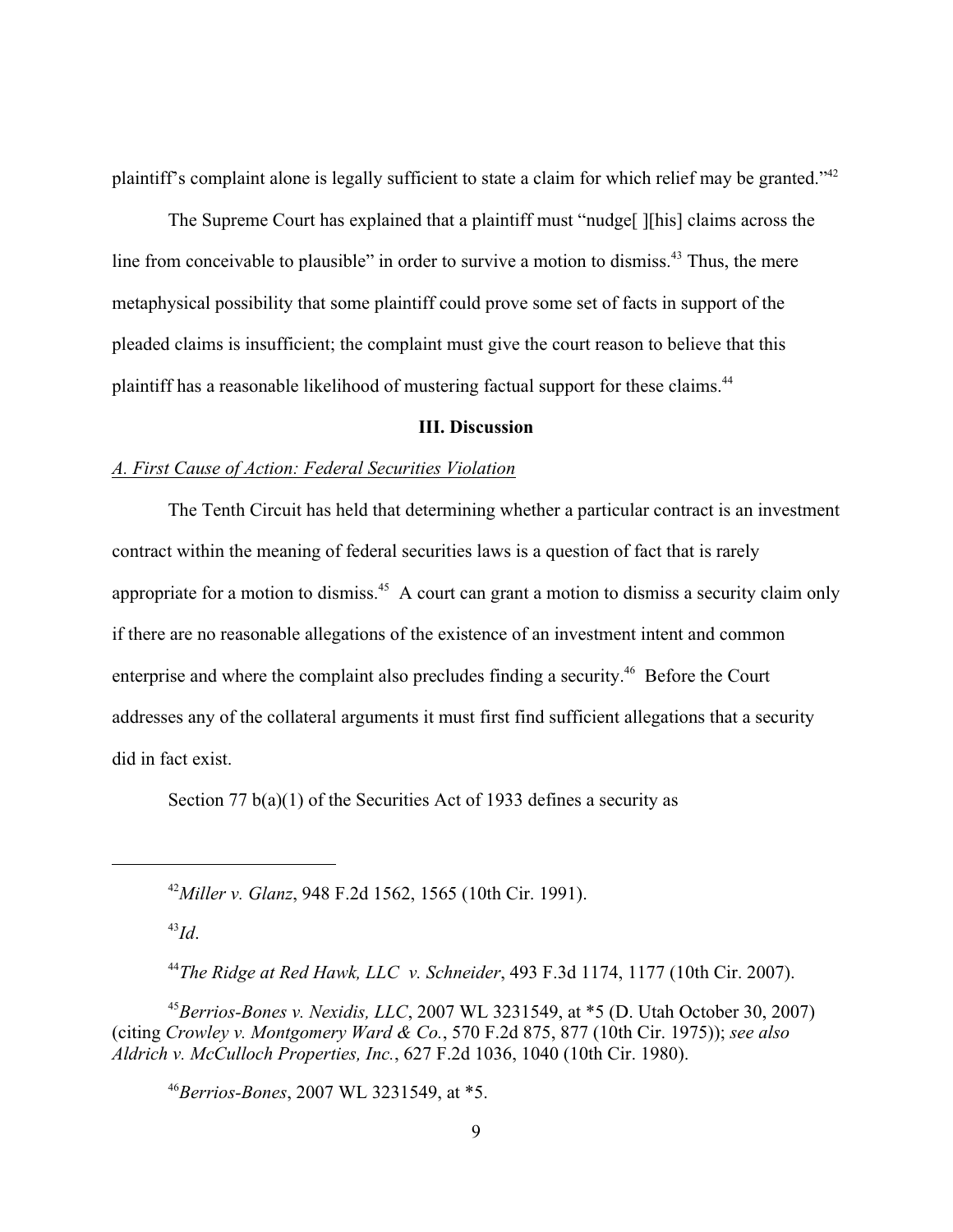any note, stock, treasury stock, security future, bond, debenture, evidence of indebtedness, certificate of interest or participation in any profit-sharing agreement, collateral-trust certificate, pre-organization certificate or subscription, transferable share, investment contract, voting-trust certificate, certificate of deposit for a security, fractional undivided interest in oil, gas, or other mineral rights, any put, call, straddle, option, or privilege on any security, certificate of deposit, or group or index of securities (including any interest therein or based on the value thereof), or any put, call, straddle, option, or privilege entered into on a national securities exchange relating to foreign currency, or, in general, any interest or instrument commonly known as a "security", or any certificate of interest or participation in, temporary or interim certificate for, receipt for, guarantee of, or warrant or right to subscribe to or purchase, any of the foregoing.<sup>47</sup>

The term "investment contract" was defined in *SEC v. W.J. Howey*<sup>48</sup> as a "transaction or scheme" whereby a person invests his money in a common enterprise and is led to expect profits solely from the efforts of the promoter or third party."<sup>49</sup> In *Howey*, Florida orange growers offered customers the chance to purchase rows of orange groves and contract with a service company to cultivate, harvest, and market the crops.<sup>50</sup> The customers were also supposed to share the resulting profits.<sup>51</sup> The Court found an investment contract existed because "the seller was offering 'something more than fee simple interests in land."<sup>52</sup>

The *Howey* definition has since been broken down into a three part test: (1) the investment of money; (2) in a common enterprise; (3) with an expectation of profit stemming from the efforts

 $^{50}$ *Id*. at 300.

 $\mathbf{I}^{\mathbf{1}}\mathbf{I}d$ .

 $4715$  U.S.C. § 77b(a)(1).

 $48328$  U.S. 293 (1946).

 $^{49}$ *Id.* at 298-99.

*Revak v. SEC Realty Corp.*, 18 F.3d 81, 87 (2d Cir. 1994) (quoting *Howey*, 328 U.S. at <sup>52</sup> 299).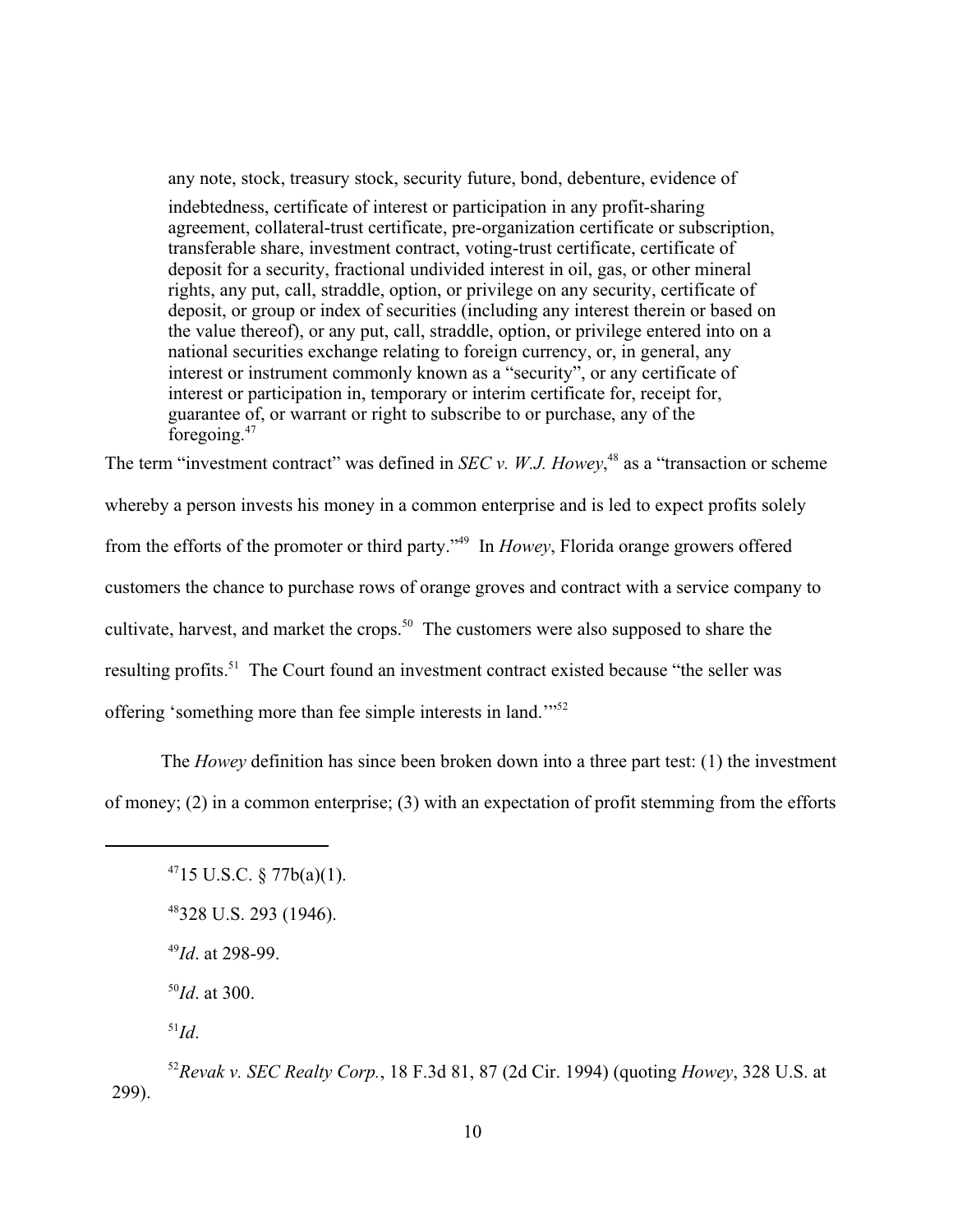of a third party. All three elements of the *Howey* test must be present for a land sale contract to constitute a security. 53

The investment contract principle was also applied by the Court in *United Housing Foundation v. Forman.*<sup>54</sup> In *Forman*, a low-income housing cooperative required its tenants to purchase "stock" in the company managing the project.<sup>55</sup> Although the stock was basically a recoverable deposit on the apartment, the shares were nontransferable, could not be pledged or encumbered, descended only to a surviving spouse, and did not entitle the holder to voting rights.<sup>56</sup> The Court found that no security existed because the stocks as defined did not share any "characteristics traditionally associated with stock."<sup>57</sup>

Courts have held that the sale of a condominium, by itself, does not constitute a security transaction.<sup>58</sup> But even the *Forman* Court acknowledged in a footnote that a condominium sale could constitute an investment contract when the purchaser is offered both real estate and an expectation of profits.<sup>59</sup>

 $^{55}$ *Id*. at 837-38.

 $^{56}$ *Id*. at 842.

 $^{57}$ *Id*. at 851.

*Mosher v. Southridge Associates*, *Inc.*, 552 F. Supp. 1231, 1232 (W.D. Pa. 1982)*; See* <sup>58</sup> *Garcia v. Santa Maria Resort, Inc.*, 528 F. Supp. 2d 1283, 1292 (S.D. Fla. 2007) ("Furthermore, under the definition of 'investment contract' as developed by the Court in *Howey* and *Forman*, the sale of a condominium generally would not involve an investment contract.").

<sup>59</sup> Forman, 421 U.S. at 853 n. 17.

<sup>&</sup>lt;sup>53</sup>Id; *see also Woodward v. Terracor*, 574 F.2d 1023, 1025 (10th Cir. 1978) (holding a contractual agreement to purchase real estate without more does not give rise to an investment contract).

 $54421$  U.S. 837 (1975).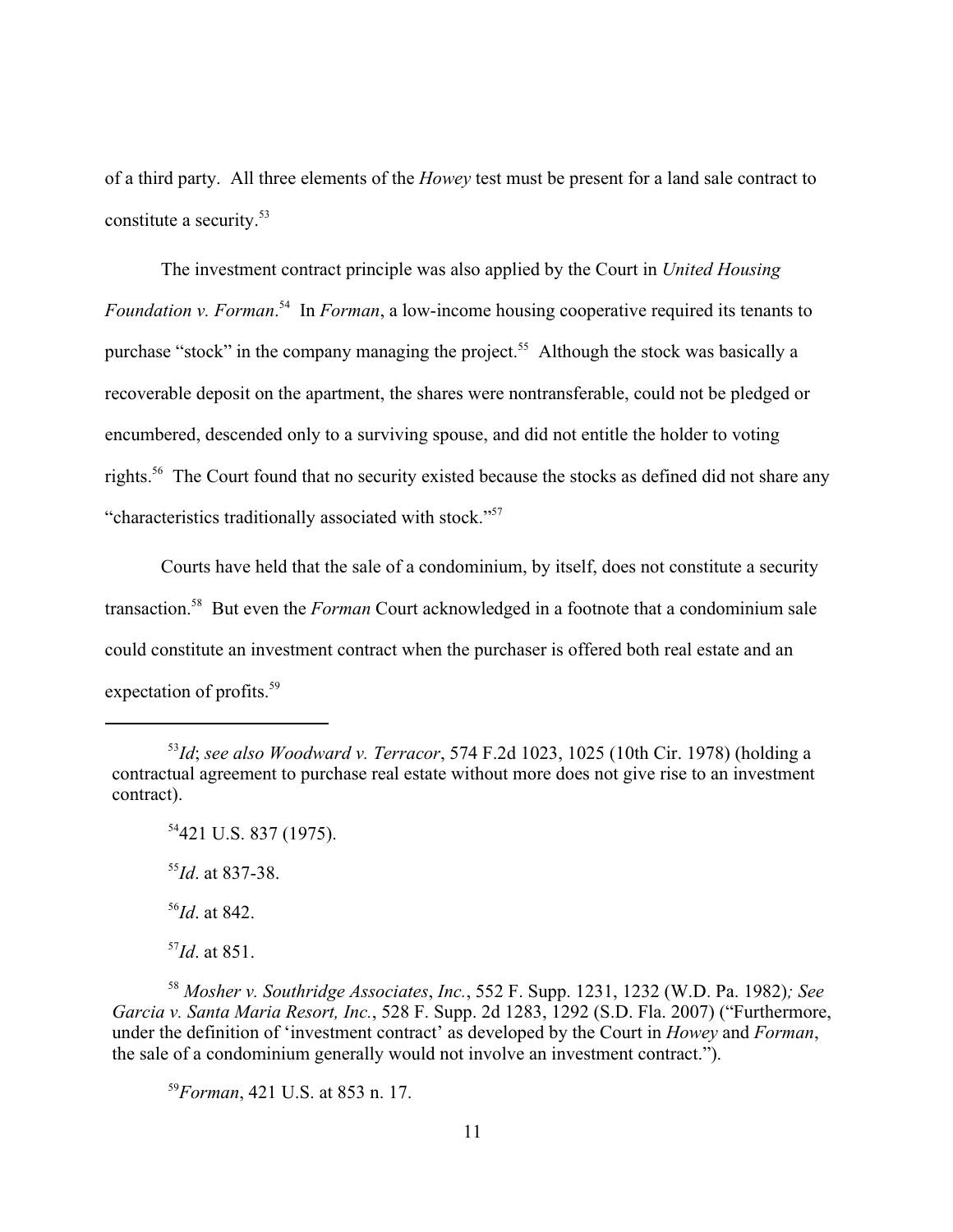Although not controlling, courts have relied on the SEC's similar interpretation of the condominium-security issue.<sup>60</sup> In a 1973 release, the SEC stated that "[t]he offer of real estate as such, without any collateral arrangements with the seller or others, does not involve the offer of a security." The release goes on to state that

the offering of condominium units in conjunction with any of the following will cause the offering to be viewed as an offering of securities in the form of investments contracts: (1) The condominiums, with any rental arrangement or other similar service, are offered and sold with emphasis on the economic benefits to the purchaser to be derived from the managerial efforts of the promoter, or a third party designated or arranged for by the promoter, from the rental of units; (2) The offering of participation in a rental pool arrangement; and (3) The offering of a rental or similar arrangement whereby the purchaser must hold his unit available for rental for any part of the year, must use an exclusive rental agent or is otherwise materially restricted in his occupancy or rental of his unit.<sup>62</sup>

*Alunni v. Dev. Res. Group, LLC*,<sup>63</sup> a recent case from the Middle District of Florida is

directly on point. In that case, plaintiffs bought condominiums in a Florida development near

Disney World.<sup>64</sup> Plaintiffs were enticed into these purchases through radio advertisements and

real estate workshops which were high-pressure sales pitches designed to induce attendees into

purchasing condominiums in the Florida development.<sup>65</sup> Plaintiffs alleged they were told they

would receive immediate income from long term tenants already occupying over 94% of the

<sup>60</sup>Revak, 18 F.3d at 88-89; *Iman v. Hall*, 2009 WL 960474, at \*4 (W.D. Va. April 7, 2009).

<sup>61</sup> Guidelines as to the Applicability of the Federal Securities Laws to Offers and Sales of *Condominiums or Units in a Real Estate Development*, 1973 WL 158443, Release No. 33-5347, 1 Fed. Sec. L. Rep. (CCH) ¶1049 (Jan. 4, 1973)

 $^{62}Id.$ 

<sup>63</sup>2009 WL 2579319 (M.D. Fl. Aug, 18, 2009).

 $^{64}$ *Id*. at  $*2$ .

 $^{65}$ *Id*. at \*3.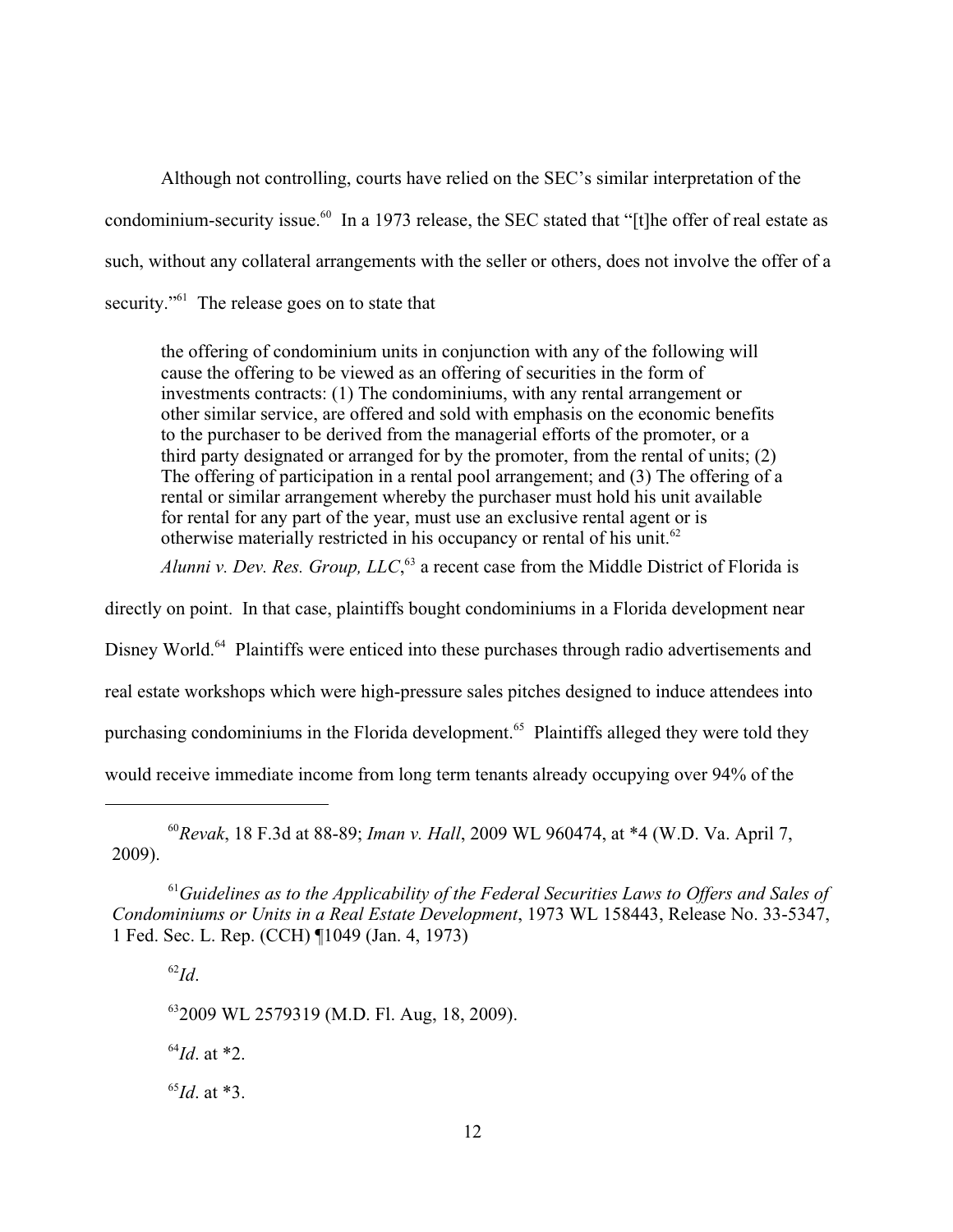units.<sup>66</sup> Plaintiffs were told they did not have to manage their units, and that eventually the development would be converted into a resort with its own management.<sup> $67$ </sup> Plaintiffs were even given "conservative" estimates regarding the monthly income they could expect.<sup>68</sup> Although the *Alunni* court recognized that the purchase agreements "clearly contemplated that Plaintiffs were buying their units with an intent to rent them on a short term basis,"<sup>69</sup> the court was unable to disregard the clear language in the purchase contracts. As noted by the *Alunni* Court, the very first sentence of that purchase contract stated: "ORAL REPRESENTATIONS CANNOT BE RELIED UPON AS CORRECTLY STATING THE REPRESENTATIONS OF DEVELOPER."<sup>70</sup> Additionally the purchase contract contained more than one express merger clause. 71

Even recognizing that the developer knew it was the intent of the purchaser to place the unit in a rental pool, the court found that no investment contract existed.<sup>72</sup> The court noted a few points in reaching its conclusion. First, even though it was acknowledged and contemplated by all parties that the units would be placed in a rental pool, nothing in the purchase agreement

 ${}^{67}Id.$ 

- $^{68}$ *Id*. at  $*3$  n. 6.
- $^{69}Id.$  at  $*5.$
- $^{70}$ *Id*. at \*4 (citing Doc. 94-2 at 1).
- $\int$ <sup>71</sup>*Id*.

 $^{72}$ *Id.* at \*5, 8.

 $^{66}$ *Id*. at \*3.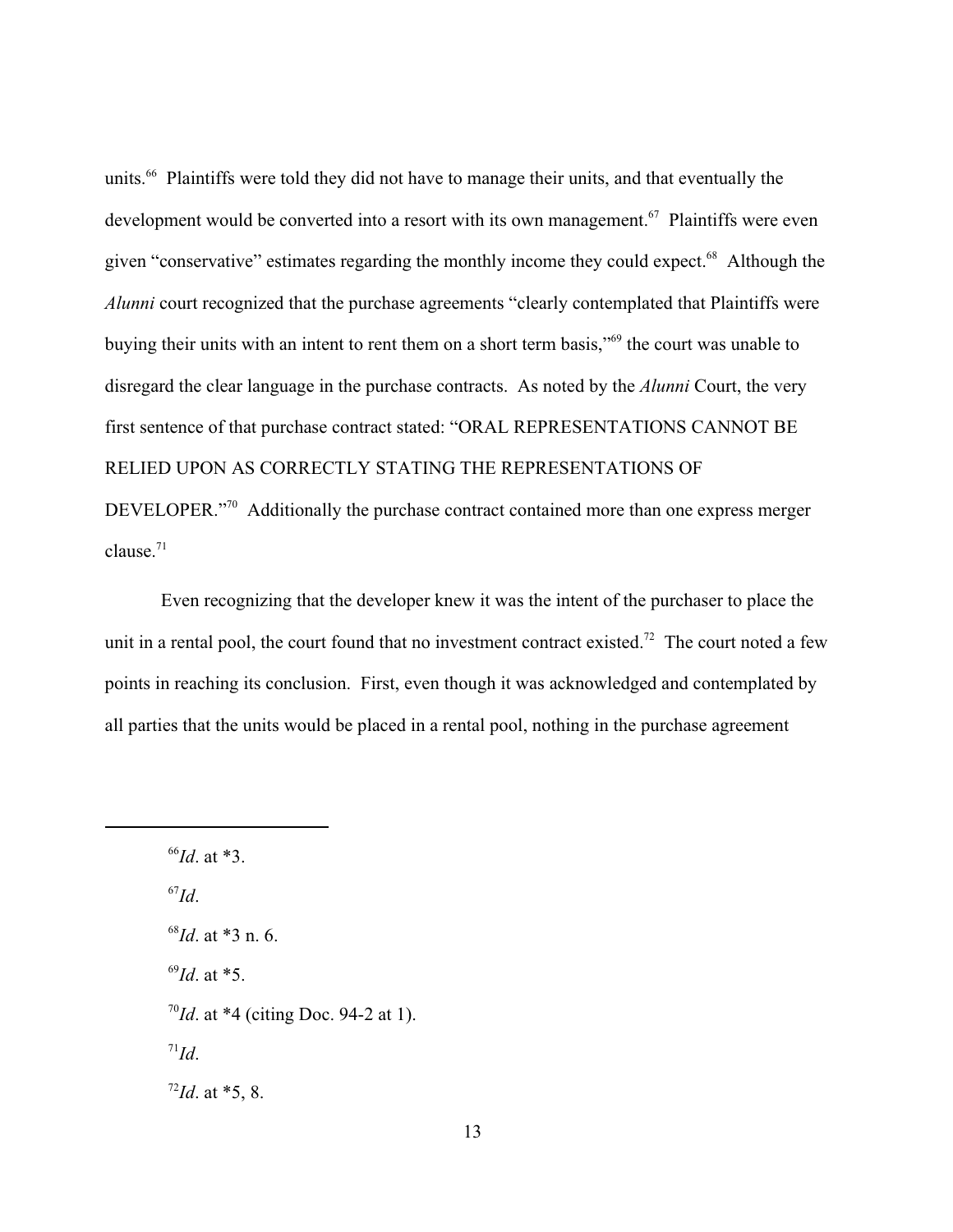required or obligated any of the purchasers to do so.<sup>73</sup> In fact, the court stated that, notwithstanding the short term rental provisions, the purchase contracts were the standard Florida condominium purchase agreements giving purchasers a fee simple interest in their units.<sup>74</sup> The court also relied on the SEC guidelines which state, in addition to the parameters discussed above, that without a rental pool arrangement accompanying the purchase contract or some restrictions limiting the owner's control over the property, a real estate transaction does not constitute the sale of securities<sup>75</sup>

In analyzing the common enterprise element of the *Howey* test, the court spent considerable time discussing the purchasers' retention of control of their units. The court said that even if the pre-contract representations were a part of the transaction, the purchasers could not ignore the fact that they retained complete control over their condominiums.<sup>76</sup> Additionally, in dismissing the contention that the merger clause had no effect on the case, the court stated in a footnote, that

it seems incredible that anyone purchasing a \$300,000.00 piece of property would blithely initial each page of, and then sign, an approximately 30 page purchase agreement without some scrutiny and that, as a matter of law, not one but two conspicuous merger clauses in that agreement would be of no moment.<sup>77</sup>

 $^{73}$ *Id*. at \*5.

 $^{74}$ *Id.* at \*5.

<sup>75</sup>Id. at \*6 (citing *Guidelines as to the Applicability of the Federal Securities Laws to Offers and Sales of Condominiums or Units in a Real Estate Development*, 1973 WL 158443, Release No. 33-5347, 1 Fed. Sec. L. Rep. (CCH) ¶1049 (Jan. 4, 1973)).

 $^{76}Id.$  at  $*8.$ 

 $^{77}Id$ . at  $*8$ .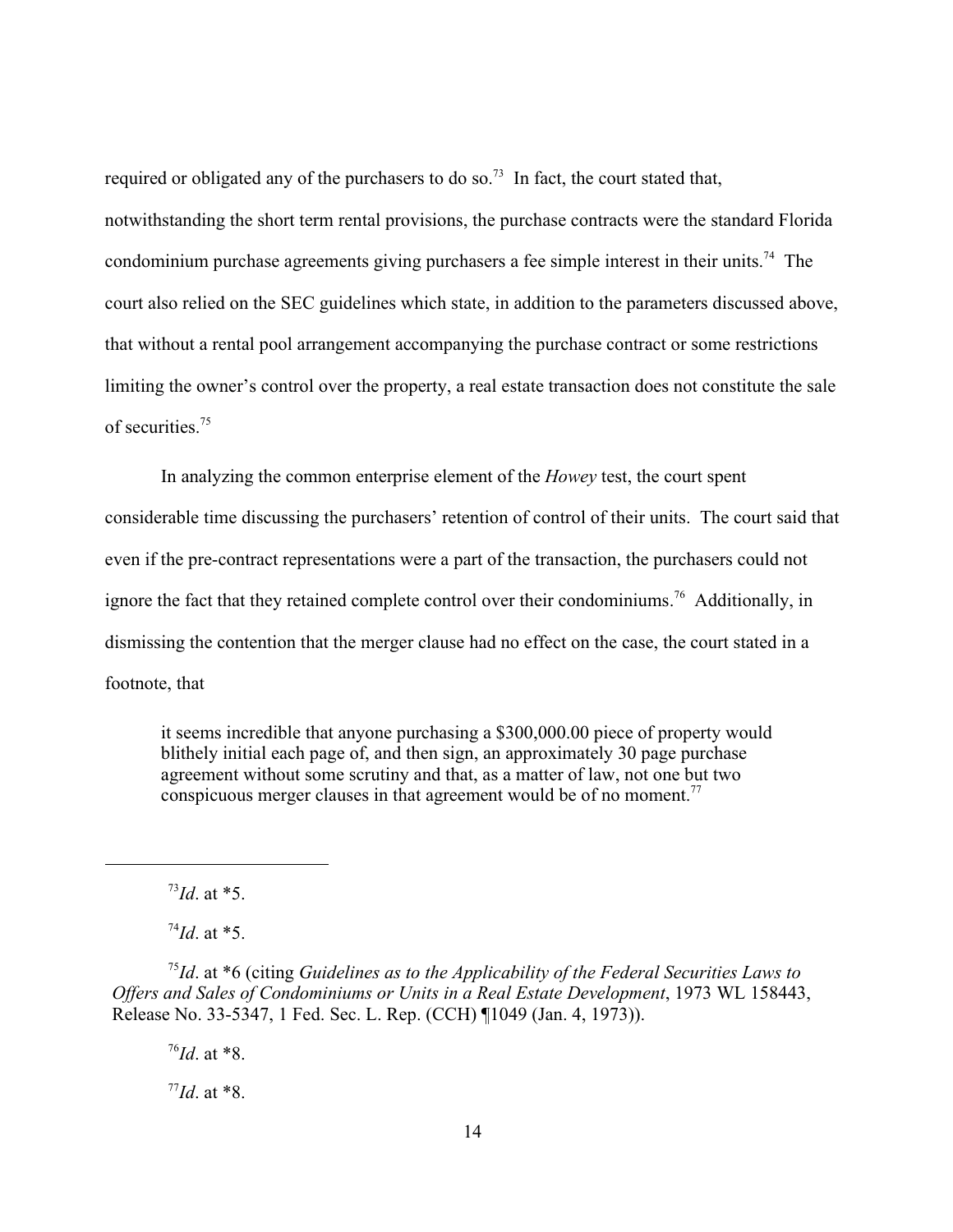Plaintiffs here, as did the plaintiffs in *Alunni*, allege the real estate was a security as defined 15 U.S.C.  $\S 77b(a)(1)$  and, as such, had to comply with registration and prospectus requirements of 15 U.S.C.  $\delta$  77e.<sup>78</sup> Defendants argue that this sale of real estate, is not a security and, even if it was, this action is barred by the statute of limitations set out in 15 U.S.C. § 77m. Defendants also argue that the relief requested under 15 U.S.C. § 771 is applicable only to the person who offers or sells the security, Defendant Paladin in this case. Plaintiffs in turn argue it is a security as defined by the *Howey* test and Defendants should be equitably estopped from raising a statute of limitations defense.

Determining whether an investment of money has been made is straightforward and needs no other explanation. Courts do vary though on what is needed to satisfy the common enterprise element. Some courts view the common enterprise element as requiring either horizontal or vertical privity.<sup>79</sup> The Tenth Circuit has expressly rejected the "horizontal commonality" requirement and instead analyzes the economic reality of the underlying transaction.<sup>80</sup> This Court has stated that the "determining factor of a common enterprise and the economic reality of the transaction is whether or not the investment was for profit."<sup>81</sup> The Supreme Court has defined profit as "either capital appreciation resulting from the development of the initial investment . . .

<sup>&</sup>lt;sup>78</sup>Plaintiffs actually just allege violations of 15 U.S.C.  $\S$  77 without including specific sections of the Securities Act of 1933, Defendants assume, as does this Court, that Plaintiffs meant § 77b(a)(1) and § 77e respectfully. *See* Complaint, Docket No. 1 at pg. 3.

*Revak*, 18 F.3d at 87; *Sec. & Exch. Comm'n v. Koscot Interplanetary, Inc.*, 497 F.2d <sup>79</sup> 473, 479 (5th Cir. 1974) (allowing for vertical commonality to satisfy the common enterprise prong).

*McGill v. American Land &Exploration Co.*, 776 F.2d 923, 925 (10th Cir. 1985). <sup>80</sup>

*Berrios-Bones*, 2007 WL 3231549, at \*5. <sup>81</sup>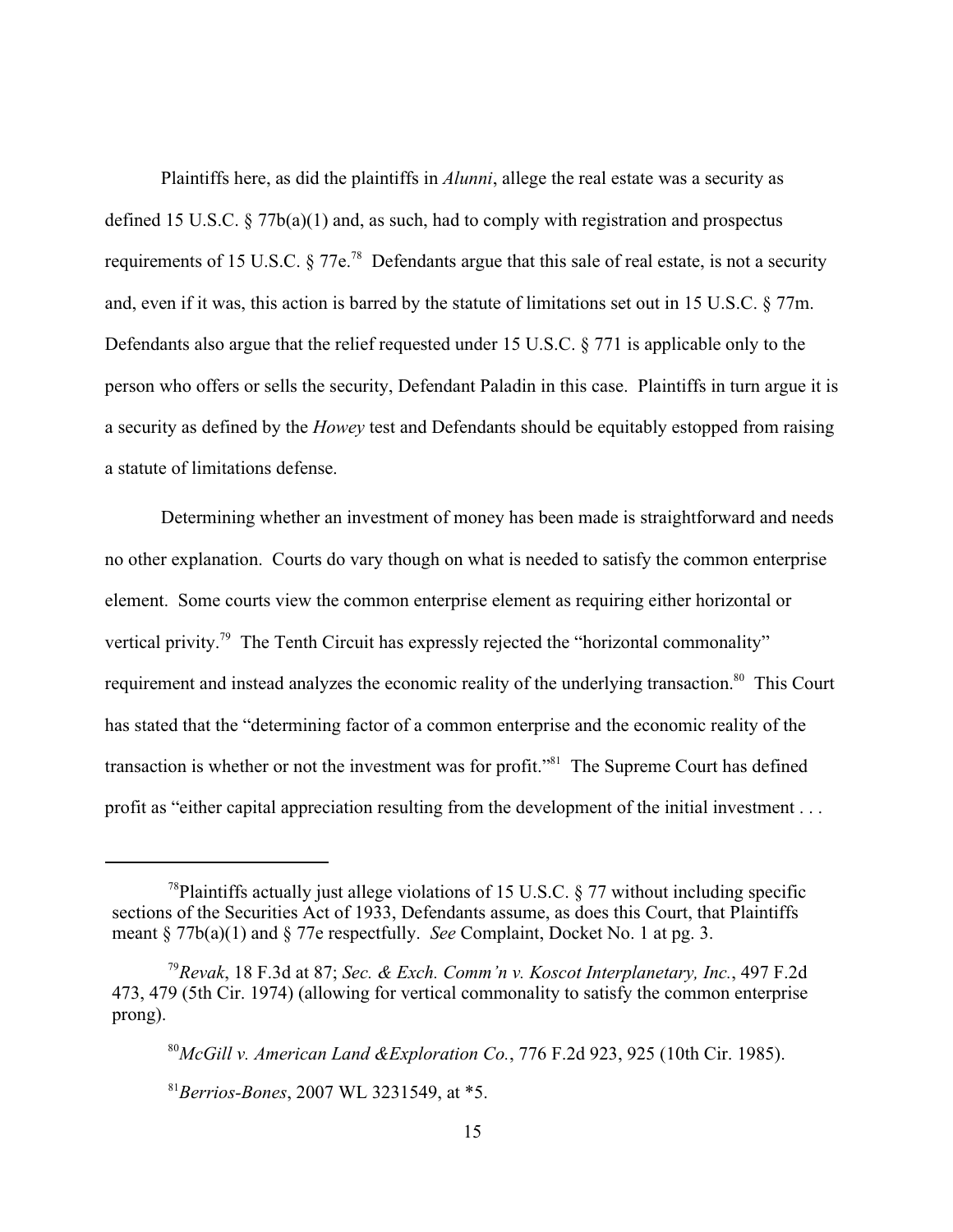or a participation in earnings resulting from the use of investors' funds."<sup>82</sup> However, this Court does not need to further analyze either situation because, as stated above, in order for an offer of real estate to constitute a security there must be a collateral agreement with the seller or others, or some limitation on the owner's control over the property, which this Court finds did not exist here. 83

Even if a collateral agreement was not necessary, this Court finds Plaintiffs have not met the common enterprise element. Plaintiffs allege that this venture was a common enterprise because Plaintiffs' funds were to be used in the Defendants' construction of the property with the final objective being a profitable rental enterprise.<sup>84</sup> In their Complaint though, Plaintiffs state they do not know where the earnest money received by Defendants was used.<sup>85</sup> The contract merely states that the earnest money "shall be released to the Seller for Seller's use and shall become non-refundable to Buyer."<sup>86</sup> As far as the Court can tell from the facts alleged by Plaintiffs, Defendants did not, and do not, intend to keep any of the units as their own rental properties. Nowhere in the Complaint do Plaintiffs allege the contrary. Therefore, even taking the facts in the light most favorable to the Plaintiffs, as is required in this case, the Court has been given no basis to find otherwise. The properties are available only for the individual owners to rent out. Moreover, it does not appear that Defendant is the rental agent. Based on the pleadings

 $^{82}$ Id. at  $*6$  (citing *United Housing Foundation v. Forman*, 421 U.S. 837, 852 (1975)).

*Alunni*, 2009 WL 2579319, at \*6; *SEC Guidelines*, 1973 WL 158443. <sup>83</sup>

 $84$ Docket No. 19, at 12.

<sup>&</sup>lt;sup>85</sup>Docket No. 1, at  $\P$  51.

 $^{86}$ Docket No. 1, pg. 25.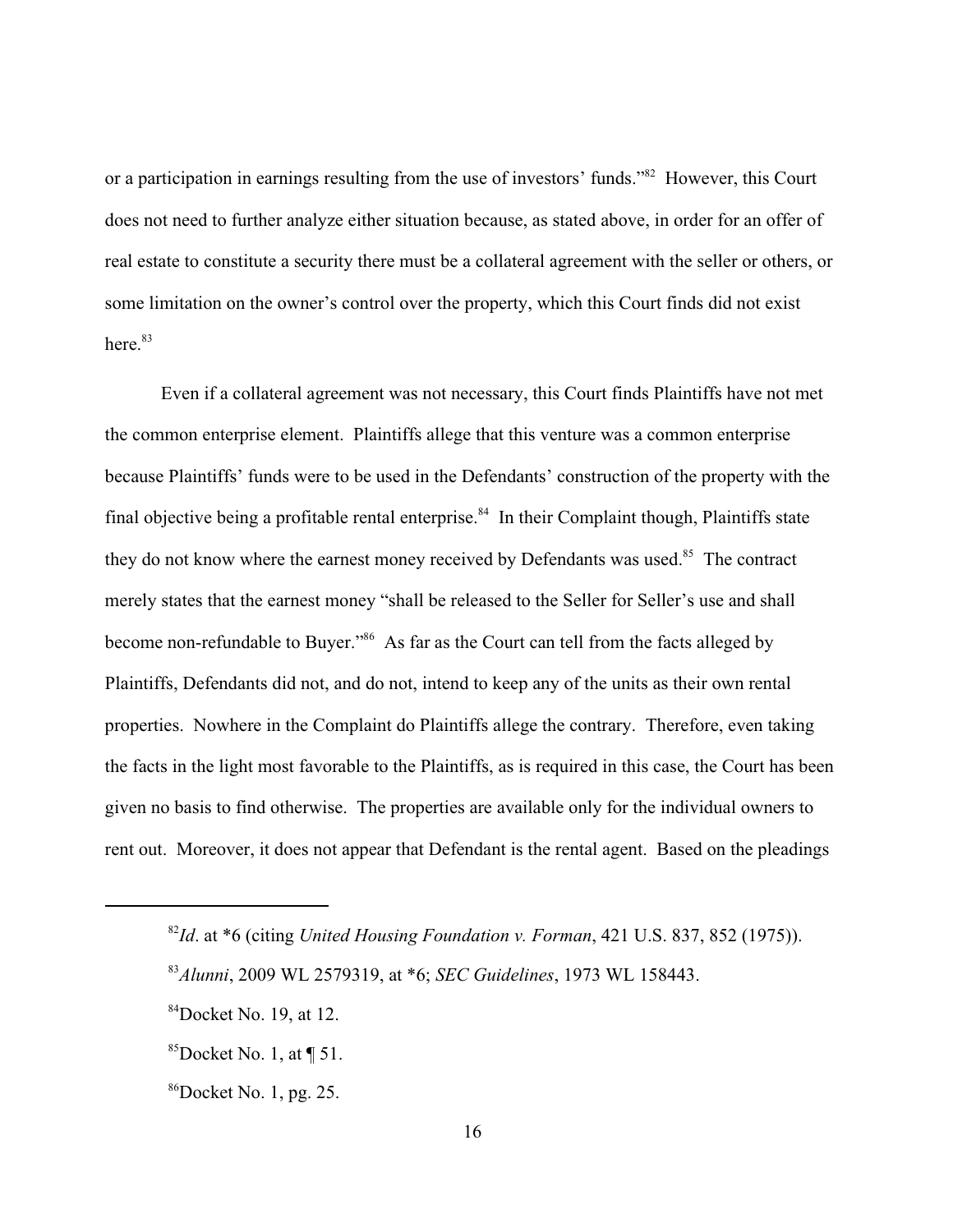it appears to the Court that Premier Resorts a/k/a Deer Valley Lodging, a Defendant who has not filed a motion to dismiss, would be the rental manager.<sup>87</sup> As such, it would be the effort of Premier Resorts, not the other named Defendants, that would effect the profitability of both the owners' and Premier Resort's bottom line.

Further, it seems obvious, that Defendants would use the money received from Plaintiffs to continue to fund the development project, but the use of this money to finish the development by no means automatically turns the earnest deposit into a common enterprise. As far as the Court can tell, the completion of the development would have no monetary effect to Plaintiffs. Although the Court must take all well plead facts as true, it does not have to accept general conclusions or allegations. Plaintiffs have not stated or referred to anything specific regarding statements made about renting the condominiums and the profits they would receive therefrom. Moreover, if Defendants were the rental agent and were keeping some units for themselves to rent the outcome might be different.

Plaintiff alleges that the units were marketed as an investment opportunity, with specific emphasis on the economic benefits to be derived through the rental of the condominium properties.<sup>88</sup> However, Plaintiffs do not allege any other collateral agreement regarding any rentals. Moreover, there is no allegation that the ownership and control of the property was limited in any way. Additionally, unlike *Alunni*, the purchase contract does not contemplate any rental pool or rental arrangement. Even in *Alunni*, where the court found such a contemplation, a

 $87$ Docket No. 1 at ¶ 26.

 $88$ Docket No. 19 at 12.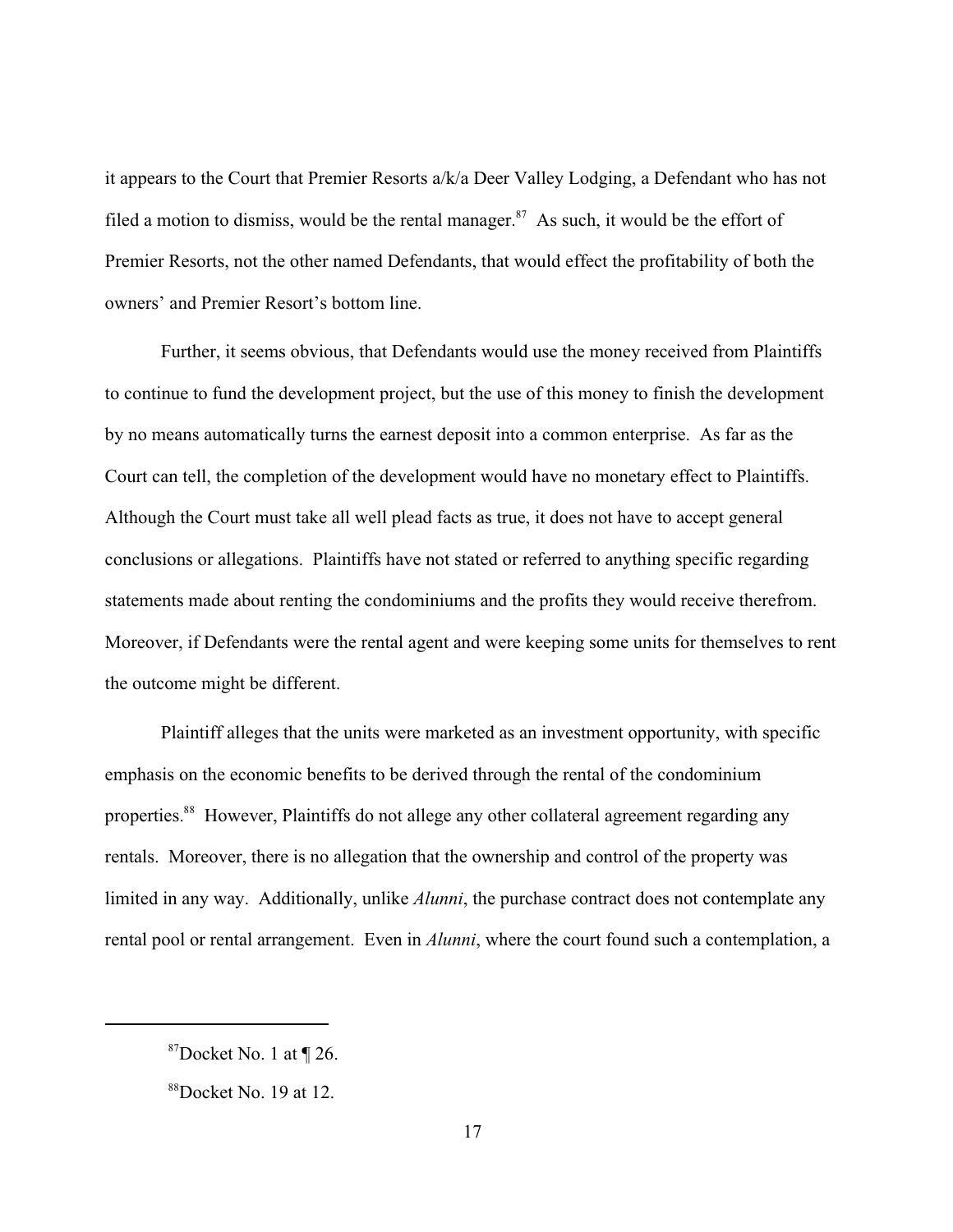investment contract was still not found. $89$  Many real estate purchases are entered into as investments. In establishing the existence of a security, it is not enough to allege a transaction was entered into as an investment without alleging evidence of an additional agreement detailing activities sufficient to form a common enterprise. Due do the general investment-like quality of real estate and the unusually high demand for rental properties in Park City, given its resort town nature, there is no doubt that the developers probably used the renting feature, like the ski-in-ski out feature, as a hook to lure investors. However, marketing and advertising hooks do not change the character of the transaction, nor are they generally representations upon which a purchaser can reasonably rely especially in the face of clear language to the contrary.<sup>90</sup>

The plain language of two sections of the Contract supports this conclusion and

contravenes Plaintiffs' claims. Section 10.5 states

Buyer acknowledges that neither Seller nor any of its agents or employees has made any warranties or representations upon which Buyer has relied concerning: (i) the investment value of the Silver Star residence; (ii) the possibility or probability of profit or loss resulting from ownership or rental of the Silver Star residence; or  $\ldots$  .  $^{91}$ 

Similarly, paragraph 14 of the contract provides that

Buyer and Seller acknowledge and agree as follows: (a) this Contract (which includes the Seller Disclosures and any attached addenda and exhibits), constitutes the entire agreement between the parties and supercedes and replaces any and all prior negotiations, representations, warranties and understandings or contracts between the parties.  $\ldots$ <sup>9</sup>

<sup>89</sup>Alunni, 2009 WL 2579319, at \*5.

 $^{90}$ *Washburn v. Thomas*, 37 P.3d 465, 468 (Colo. App. 2001) ("any purported reliance on the advertisement must fail in light of the conditions clearly spelled out in the bid card and the written sales contract.").

 $91$ Docket No. 1, Ex. A at pg 27.

 $^{92}$ *Id*. at 30.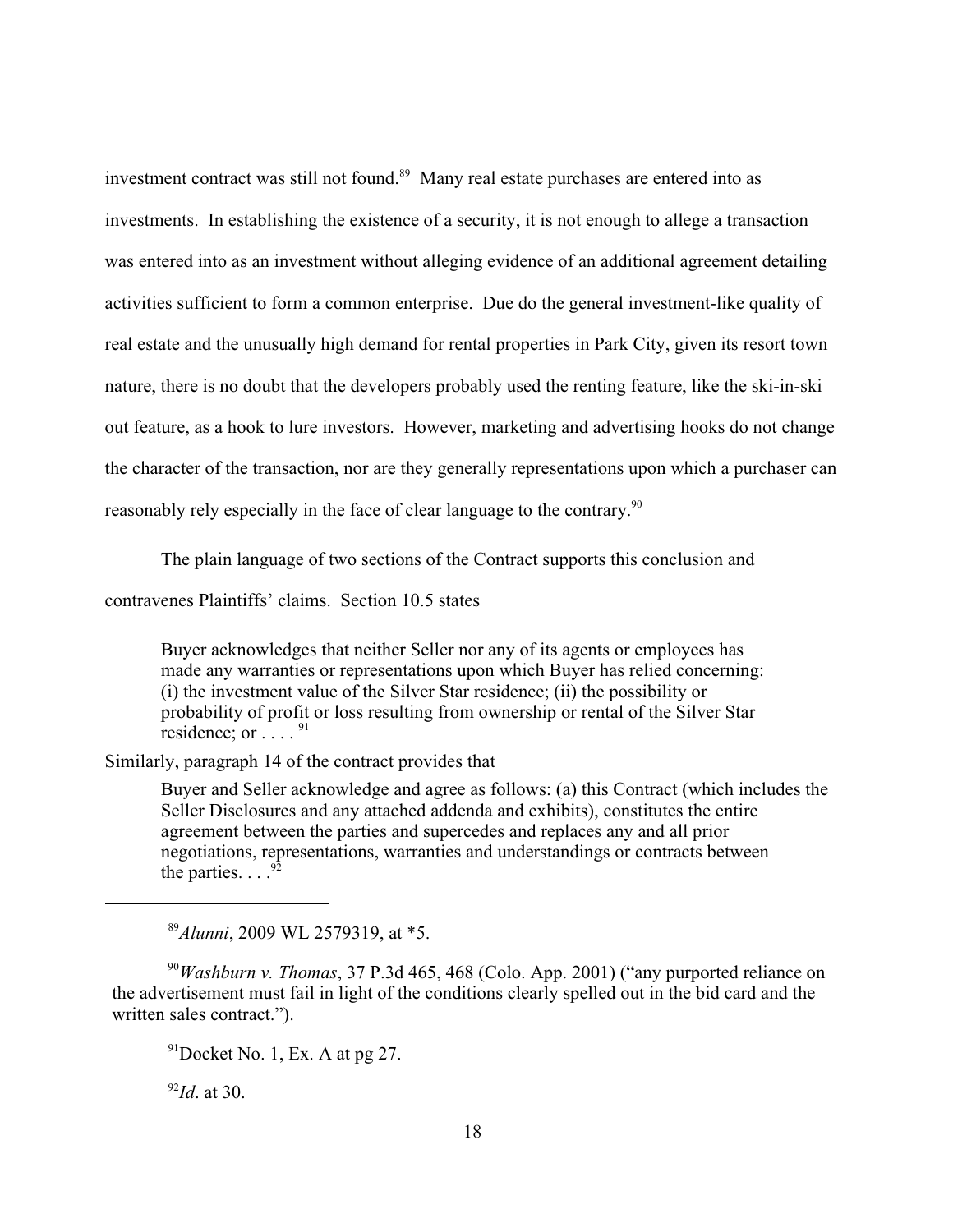Therefore, even if representations were made, it was inappropriate for Plaintiff to rely on them and, without a subsequent or collateral agreement, no investment contract can exist. Moreover, the contract is written in relative plain English. Each paragraph has a clear and concise heading, which is bolded and in capital letters. Like the contract in *Alunni*, there are provisions disclaiming representations and reliances, in addition to a clear merger clause, which were initialed by Plaintiffs. Additionally there is no allegation that Plaintiffs were not to retain 100% control over their units. The *Alunni* court found it hard to believe that a buyer spending \$300,000 on real estate would blindly initial and sign a 30-page contract without acknowledging its contents. Here, Plaintiffs bought two units for over two millions dollars, one unit for just under one million dollars and the last for just over one million dollars. Plaintiffs signed and initialed a 34-page contract. Under these circumstances, they may not disclaim the contents of the contract which were clearly laid out and duly acknowledged by them.

In sum, the Court does not find enough facts alleged in the complaint to find a security. The Court finds this to be an even less compelling case than *Alunni*. Here there is no mutually acknowledged contemplation of long term rental or investment property in the purchase contract. The "something more" that existed in *Howey*, is not present in this case.<sup>93</sup>

However, even if this Court did find the contracts in question amounted to an investment contract and were therefore governed by federal securities laws, the Court finds this suit would be barred by the statute of limitations. Both parties concede that the one year statute of limitations found in 15 U.S.C.  $\S 77m$ , is applicable to this case.<sup>94</sup> Plaintiff however, argues that the statute of

<sup>&</sup>lt;sup>93</sup>Howey, 328 U.S. at 299.

 $94$ Docket No. 9 at 6; Docket No. 19 at 7-8.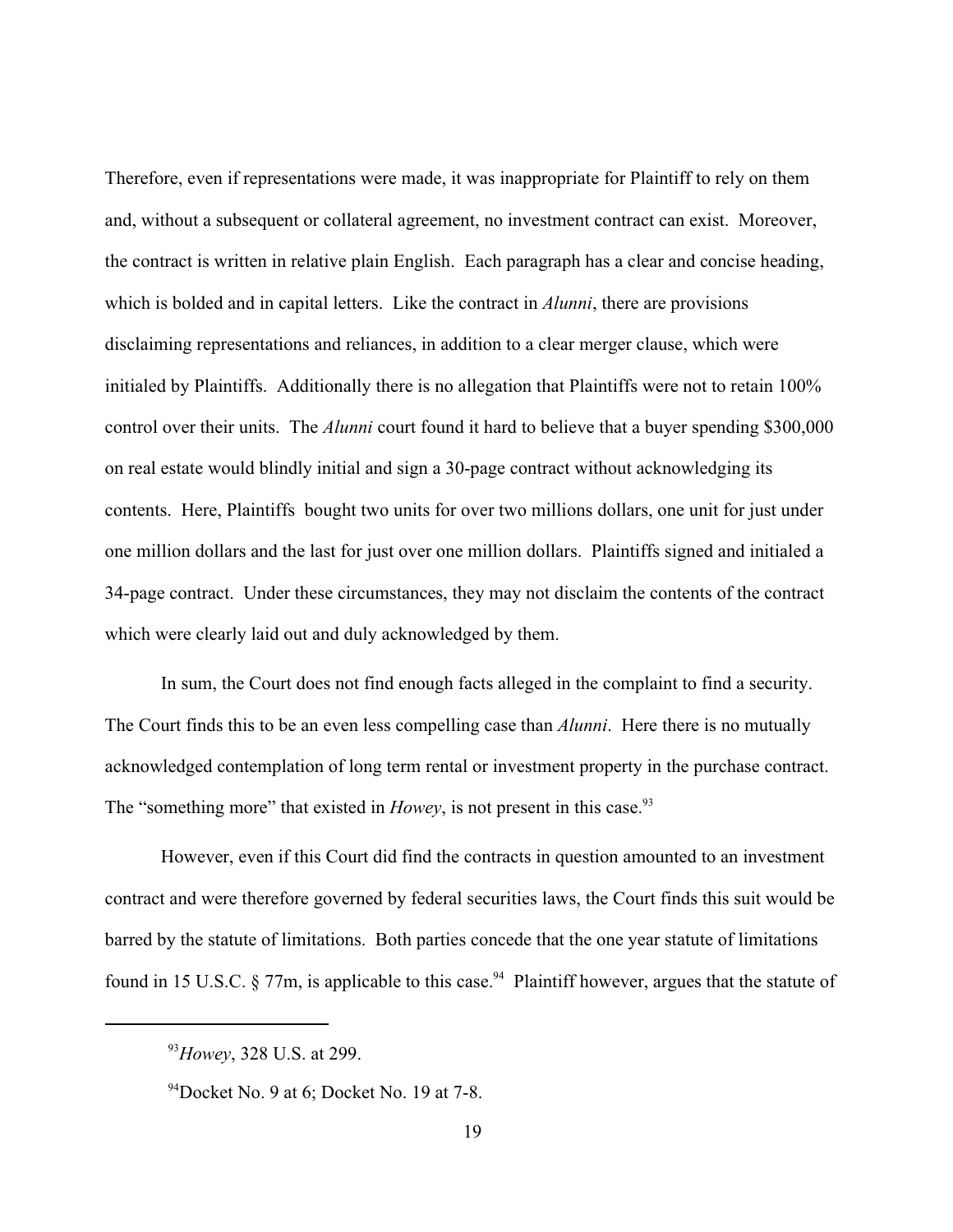limitations can be waived through the doctrine of equitable estoppel. The Court finds no reasonable argument to support this position.

Because the Court does not find sufficient allegations to support the existence of an investment contract, and even if it were to presume an investment contract existed, the claim would be barred by the statute of limitations, the Court will dismiss the First Cause of Action.

# *B. Second Cause of Action: Common Scheme to Defraud and Conspiracy to Deny Protections and Rights of Plaintiffs Under the Law*

To bring a claim of fraud in Utah "a party must allege (1) that a representation was made (2) concerning a presently existing material fact (3) which was false and (4) which the representor either (a) knew to be false or (b) made recklessly, knowing that there was insufficient knowledge upon which to base such a representation, (5) for the purpose of inducing the other party to act upon it and (6) that the other party, acting reasonably and in ignorance of its falsity, (7) did in fact rely upon it (8) and was thereby induced to act (9) to that party's injury and damage.<sup>"<sup>95</sup> A fraud</sup> claim must be plead with particularity stating facts constituting the "who, what, when, where and how of the alleged fraud."<sup>96</sup>

"A duty to speak 'will not be found where the parties deal at arm's length, and where the underlying facts are reasonably within the knowledge of both parties  $\ldots$ <sup>"97</sup> "Silence, in order to be an actionable fraud, must relate to a material matter known to the party and which it is his legal duty to communicate to the other contracting party, whether the duty arises from a relation of

*Gold Standard, Inc. v. Getty Oil Co.*, 915 P.2d 1060, 1066-67 (Utah 1996). 95

<sup>&</sup>lt;sup>96</sup> United States ex rel. Told v. Interwest Const. Co., Inc., 2008 WL 598120, at  $*2$  (10th Cir. Mar. 4, 2008).

 $^{97}$ Debry v. *Valley Mortg. Co.*, 835 P.2d 1000, 1007 (Utah Ct. App. 1992) (quoting *Sugarhouse Fin. Co. v. Anderson*, 610 P.2d 1369, 1373 (Utah 1980)).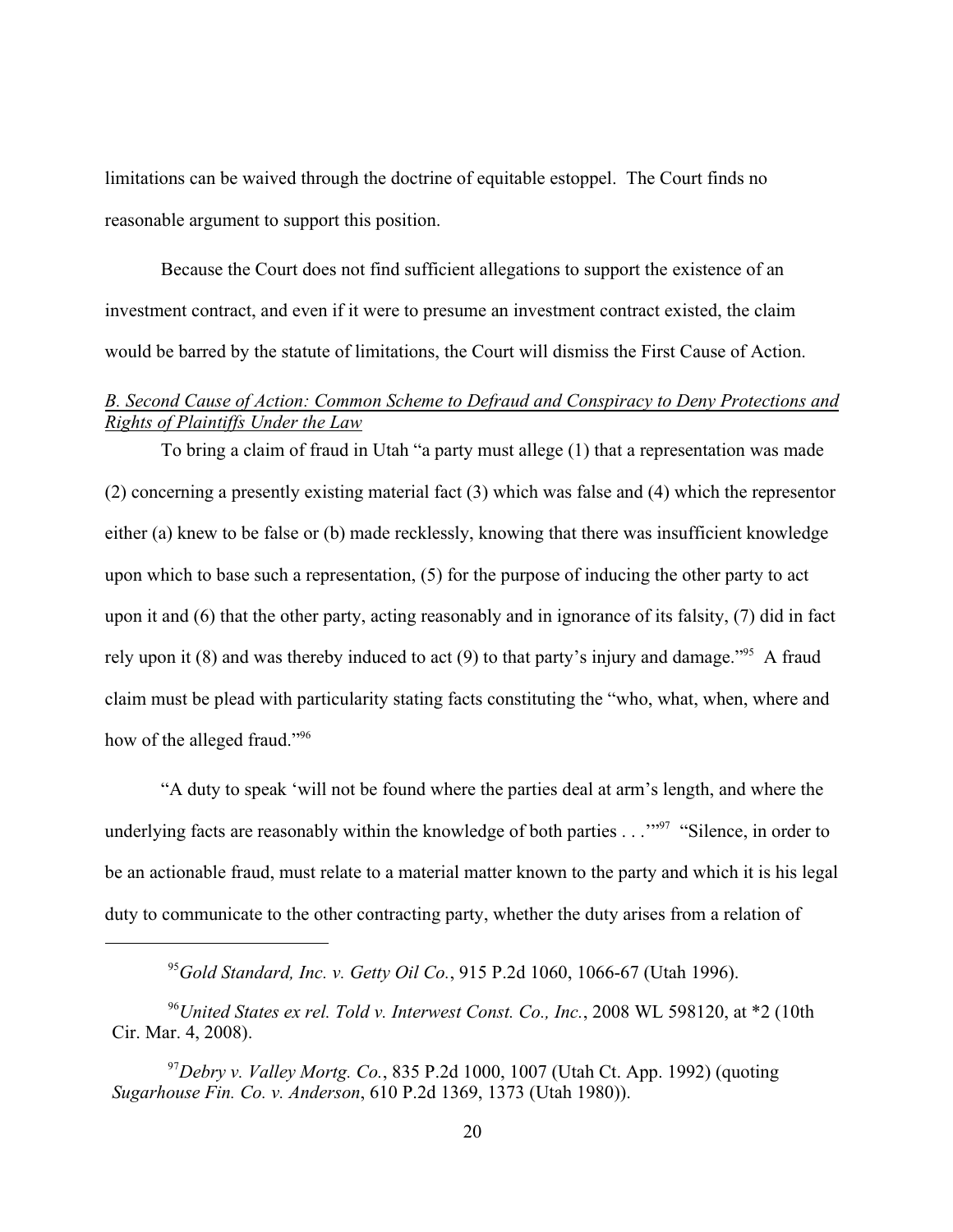trust, from confidence, inequality of condition and knowledge, or other attendant circumstances."<sup>98</sup>

Misrepresentations of law are generally not considered material facts upon which a plaintiff may rely for purposes of common law fraud because everyone is presumed to know the law and is bound to take notice of it.<sup>99</sup> There are at least two generally accepted exceptions to this rule. First, if a misrepresentation of law includes, either expressly or by implication, a misrepresentation of fact, it is justifiable to rely on the misrepresentation of fact as if it were like any other misrepresentation of fact.<sup>100</sup> Second, an exception exists if the speaker sustained a confidential relation to the hearer, or possessed superior knowledge, or wilfully misled him into a misconception of his rights. $101$ 

Utah Administrative Rule 162-6.2.3, entitled Residential Construction Agreement, states "[t]he Real Estate Purchase Contract for Residential Construction must be used for all transactions for the construction of dwellings to be built or presently under construction for which a Certificate of Occupancy has not been issued."

Plaintiffs use Rule 162-6.2.3, and Defendants' non-compliance with it, as the basis of their

 $^{98}$ *Elder v. Clawson*, 384 P.2d 802, 804 (Utah 1963) (quoting 23 Am.Jur. 853, Fraud and Deceit, IV Concealment, Sec. 77)).

<sup>&</sup>lt;sup>99</sup> Gadd v. Olson, 685 P.2d 1041, 1044 (Utah 1984); *U.S. to Use of Hine v. Morse*, 218 U.S. 493, 510 (1910); *see also Presidio Exploration, Inc. v. Alexander Energy Corp.*, 1993 WL 53096, at \*3 (10th Cir. February 23, 1993), *Am. United Life Ins. Co. v. Douglas*, 808 N.E.2d 690, 703 (Ind. Ct. App. 2004), *Fields v. Life & Casualty ins. Co.*, 349 F. Supp 612, 615 (E.D. Ky. 1972); 37 Am. Jur. 2d *Fraud and Deceipt* § § 97-98 (2001).

 $100$ RESTATEMENT (SECOND) OF TORTS § 545.

 $^{101}$ *Gadd*, 685 P.2d at 1044.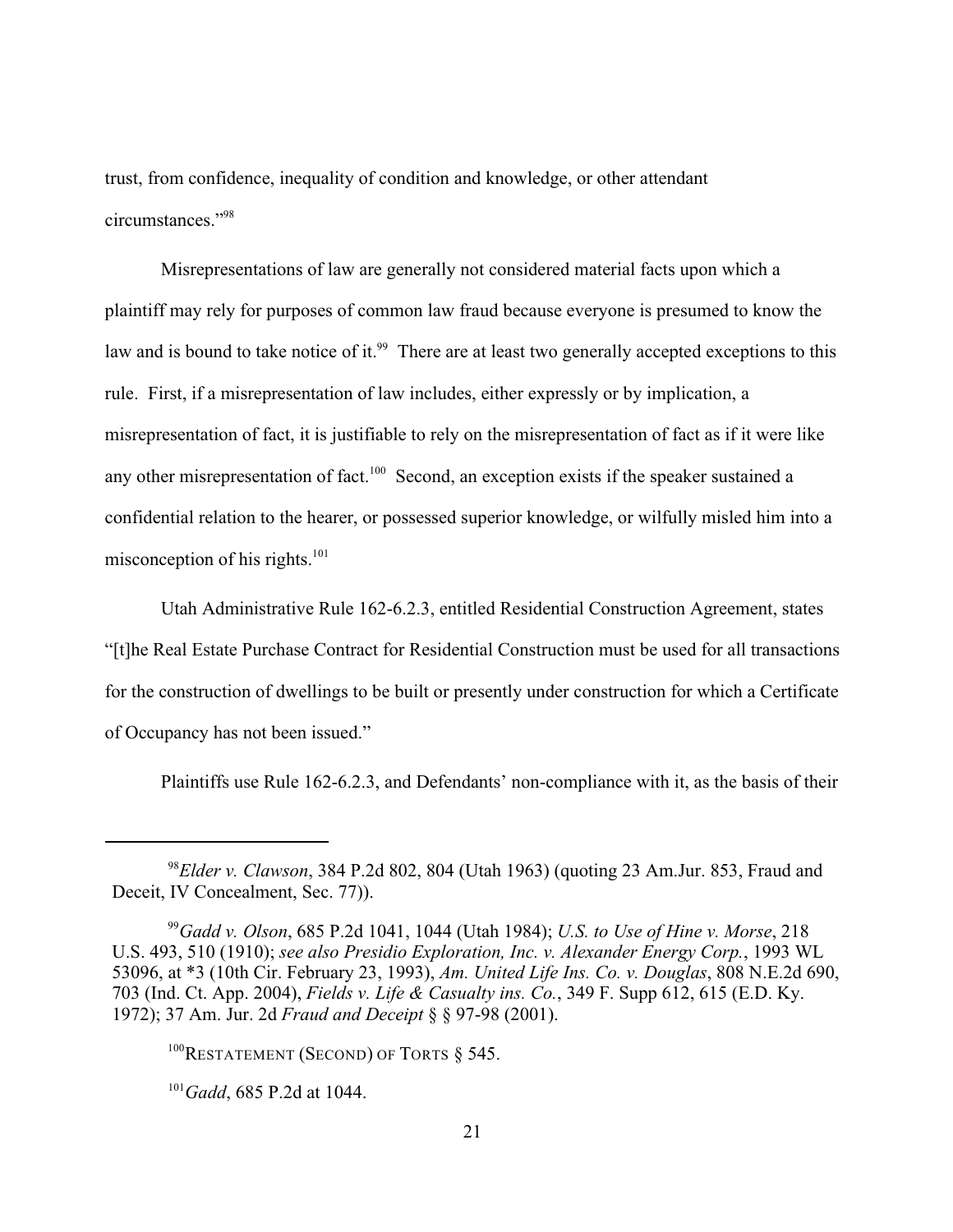fraud claim. Defendants argue that this cause of action should be dismissed for a variety of reasons. The LaPay Defendants, et al, argue that Rule 162-6.2.3 of the Utah Administrative Code is only applicable to licensees of the Utah Real Estate Commission, and as none of these Defendants are such licensees, the rule is inapplicable to them.<sup>102</sup> The LaPay Defendants, further argue that these regulations do not create a private right of action.<sup>103</sup> The Prudential Defendants also contend that this claim of fraud fails because there is no duty of disclosure.<sup>104</sup> Defendant Prudential, individually submitted an additional argument in conjunction with the Prudential Defendants general argument that Plaintiff ignored the language of  $162-6.2.1.2$ <sup>105</sup> All Defendants argue that if a claim could be pursued, the Complaint fails to mention which defendants made representations, when they were made, and to whom they were made and therefore the cause of action does not comply with the specificity required by Fed. R. Civ. P.  $9(b)$ . <sup>106</sup> The Peterson Defendants assert that, as this rule was in the public domain, it was "reasonably within the knowledge of both parties," and that parties are presumed to know the law. <sup>107</sup> All Defendants argue, and Plaintiffs concede, that misstatements of law cannot create a claim of fraud.<sup>108</sup>

Plaintiffs argue that Utah Administrative Code, Rule 162-6.2.3 does apply to Defendants,

 $\mu^{103}$ *Id*.

- <sup>105</sup>*Id*.; Docket No. 23, pg. 9.
- $106$ Docket No. 23, pg. 9.

 $107$ Docket No. 13, pg. 8; Docket No.9, pg. 18.

 $^{108}Id$ .; Docket No. 23, pg. 9

 $102$ Docket No. 9, pg 13.

 $104$ Docket No. 13, pg. 7.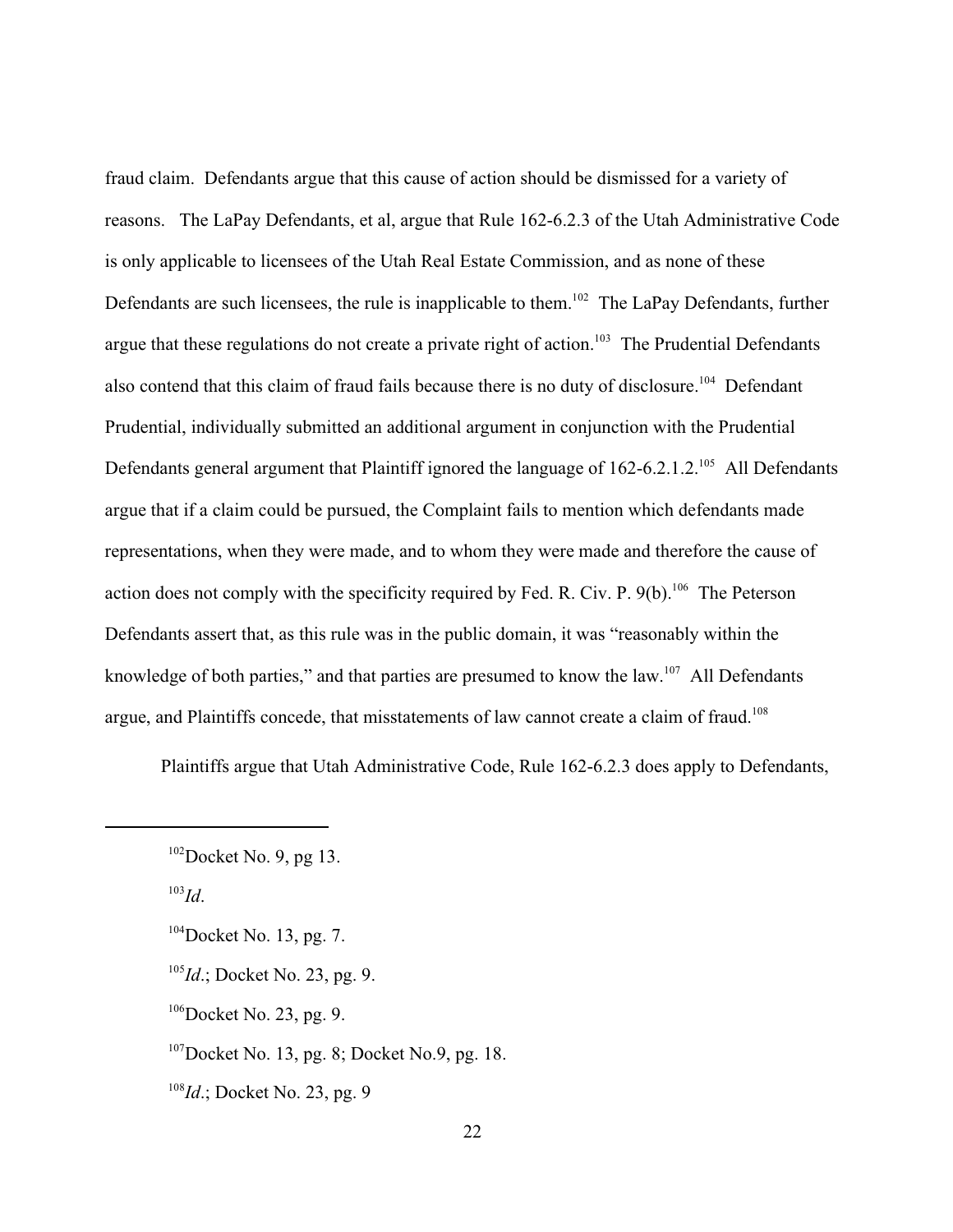including individual Defendants LaPay and Murphy, in their capacity as real estate licensees, and imposes the mandatory use of a form contract for all transactions concerning construction of dwellings to be built.<sup>109</sup> Plaintiffs also claim that Defendants possessed a superior knowledge of the real estate industry and were therefore under a duty to disclose the existence of the alleged "legally mandated form contract."<sup>110</sup> Plaintiffs further counter that the misrepresentations of law included misrepresentations of fact because of Defendants LaPay, Murphy, Prudential, Peterson, Shoaf, Orrell, West, and Stoner's roles as a real estate agent licensees and are therefore liable for affirmative fraud while the remaining Defendants are liable only as collaborative parties to the fraud. $111$ 

Plaintiffs allege that Rule 162-6.2.1 applies to LaPay, Murphy, Peterson, Shoaf, Orrell, West, Stoner and Prudential due to their status as real estate brokers. The Complaint though, only lists Murphy as an individual and agent/manager of Paladin. Because the Court must take all well plead allegations by the nonmoving party, Plaintiff in this case, as true, it must accept as fact for the time being that everyone alleged to be acting as an agent on behalf of Prudential, excluding Murphy, was in fact doing so. However, the Court agrees with Defendants that this administrative rule does not create a private right of action.

This set of regulations were adopted by the Commission of the Division of Real Estate of the Utah Department of Commerce.<sup>112</sup> As set forth in  $\S$  61-2-5.5, of the Utah Code Ann., the

 $^{110}$ *Id.* 

 $\,$ <sup>111</sup>Id.

 $109$  Docket No. 18, pg. 17; Docket No. 19, pg. 19.

<sup>&</sup>lt;sup>112</sup>Docket No. 9, at 14; *See* UTAH CODE ANN. § 61-2-5.5.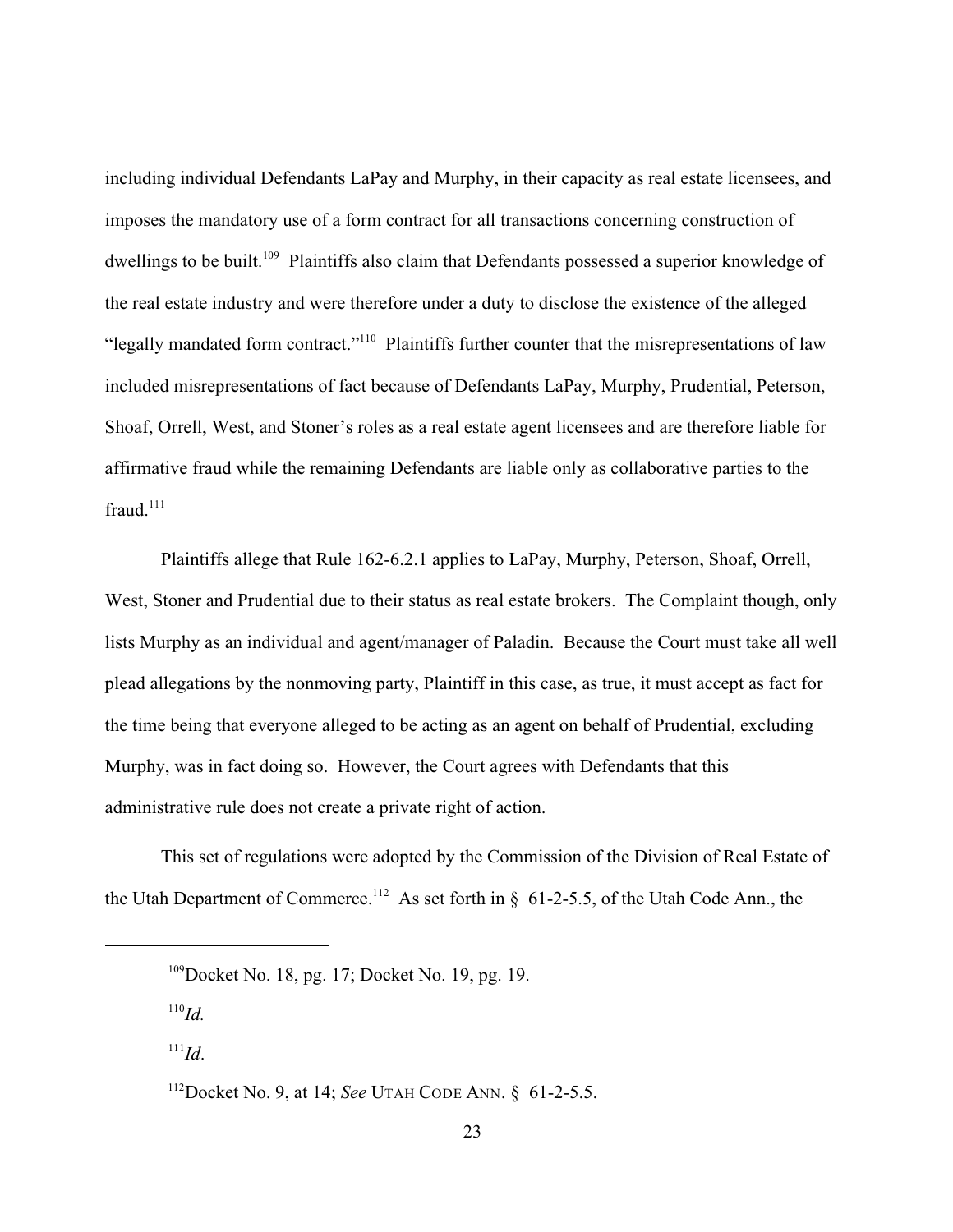statute creating the Commission of the Division of Real Estate, its function is the regulation of real estate licensees, such as real estate brokers and agents.<sup>113</sup> The Commission is not empowered to regulate real estate transactions generally.<sup>114</sup> It has been established in jurisdictions throughout the country that the violation of a rule adopted to regulate real estate brokers and agents does not create a private cause of action, even against brokers and agents.<sup>115</sup> The Court takes the language of the statute itself as instructive regarding the authority the Commission has. As stated above, the statute clearly states that the Commission does not have the power to regulate real estate transactions generally. The Court finds no private right of action exists here.

Additionally, the Court finds there was no duty to disclose as everyone is presumed to know the law.<sup>116</sup> Since the law is not a material fact, any silence under the facts presented here, does not constitute actionable fraud.<sup> $117$ </sup> Therefore the claim for fraud in the omission will be dismissed. As to Plaintiffs' claim that, in addition to claiming fraud by omission, there is also affirmative fraud which does not require a duty to disclose, the Court does not find Plaintiffs' argument to be persuasive. After combing through the Complaint, the Court has not found any allegations of any affirmative statements made about the form used, nor are there allegations

 $^{113}$ UTAH CODE ANN.  $\delta$  61-2-5.5

<sup>114</sup>UTAH CODE ANN. § 61-2-20.

<sup>115</sup> Marra v. Burgdorf Realtors, Inc., 726 F. Supp 1000, 1011-12 (E.D. Pa. 1989); See *Magliaro v. Lewis*, 417 S.E.2d 395, 397 (Ga. Ct. App. 1992) (stating that a breach of the regulatory provision alone will not support a separate cause of action)*; See also Lock v. Schreppler*, 426 A.2d 856, 865 (Del. Super. Ct. 1989); *Wick Realty v. Napili Sands Maui Corp.*, 620 P.2d 750, 754 (Haw. Ct. App. 1980).

<sup>116</sup>Gadd, 685 P.2d at 1044.

*Interwest Const. Co., Inc.*, 2008 WL 598120, at \*2. <sup>117</sup>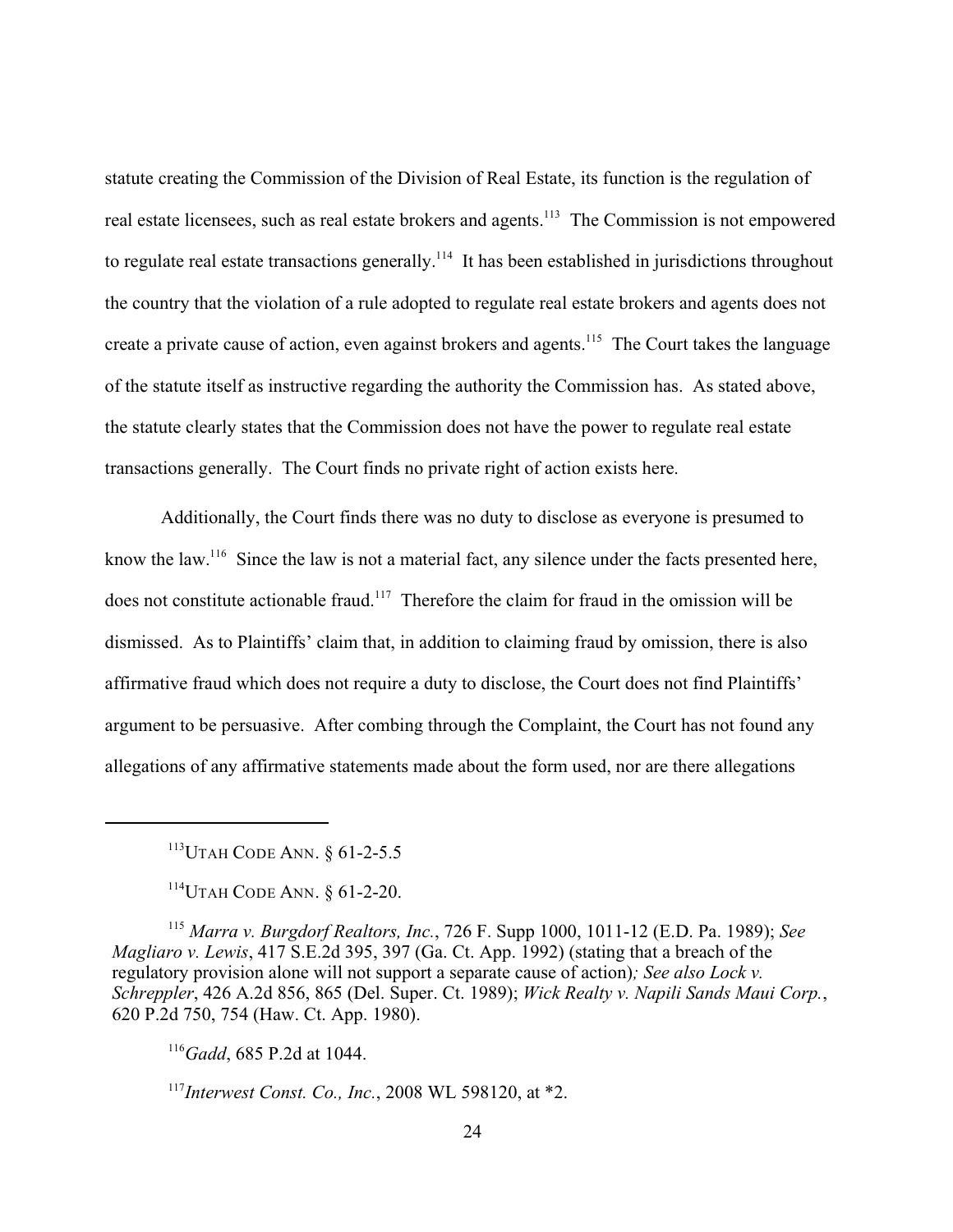regarding who made the statements, when or how they were made. In fact, Plaintiffs allege that they were never made aware by Defendants that there was a standard contract, or highlighted the differences between the standard and the contract signed by both parties.<sup>118</sup> Therefore, the Court finds the only fraud claim that could possibly stand is one of omission and, without finding a duty to disclose, that possibility is also foreclosed at this point.

The Court will dismiss the Second Cause of Action because it finds no private right of action, and therefore no legal basis for fraud, no duty to disclose, and a failure to meet the specific pleading requirements of Rule 9(b).

# *C. Third Cause of Action: Reckless and Intentional Violations of State and Federal Securities Law*

Plaintiffs' allege that the \$1,000,000 earnest money payment was an investment, or security without exemption. Both the Defendants and the Court are unclear as to what exact type of claim Plaintiffs are attempting to state. Plaintiffs allege a violation of a State securities law, but fail to cite any such law. Plaintiffs already alleged violations of Federal securities laws as discussed earlier. Because the Court has already established that it does not find the sale of the condominiums to constitute a security under Federal law, no other basis for a Federal securities law violation have been alleged, and no state law cited, the Court finds no foundation for this claim. Therefore Plaintiffs have failed to state a claim upon which relief can be granted.

### *D. Seventh Cause of Action: Costs, Interest and Attorney's Fees*

Defendants argue that this claim must be stricken or dismissed because it is not an independent cause of action under Rule 8(a). Rule 8(a) states that a claim for relief must contain a

 $118$ Docket No. 1, at ¶ 36.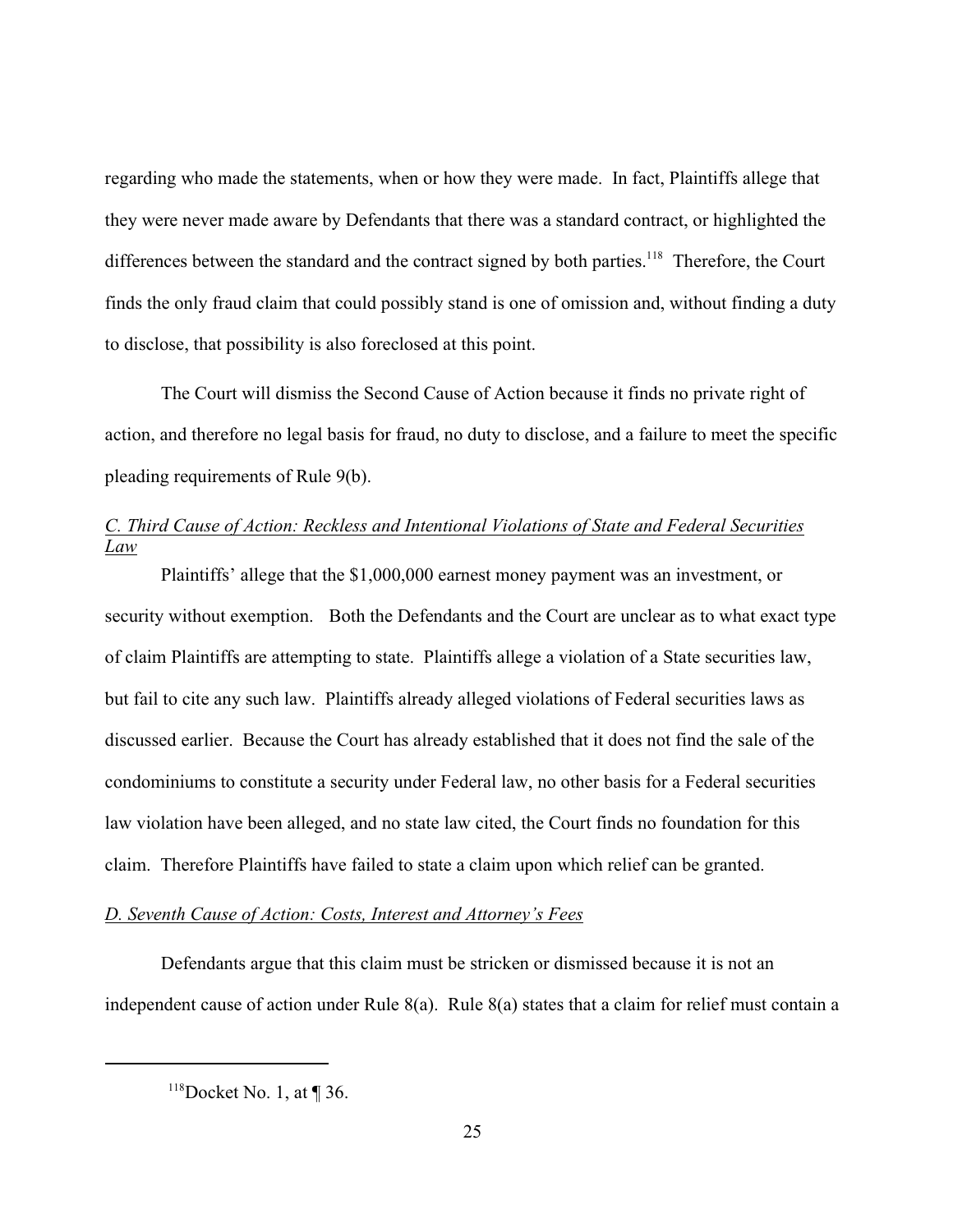short and plain statement of the claim demonstrating the pleader is entitled to relief in addition to a demand for the relief sought.<sup>119</sup> Plaintiff states they included the claim of relief at the end of the Complaint to avoid redundant and duplicative pleadings. The Court as well as the Federal Rules of Civil Procedure frown on redundant pleadings and Rule 12(f) gives the Court power to strike a redundant pleading. The Court finds no basis in the law for Defendants arguments. The Court is sympathetic to Plaintiffs reasoning in stating its claim for relief only once at the end of its Complaint, and finds this is an acceptable method of pleading. Therefore the Court will refrain from dismissing this cause of action.

### **IV. Conclusion**

Based on the above, it is hereby

ORDERED that the LaPay Defendants' Motion to Dismiss (Docket No. 8) is GRANTED as to Causes of Action One, Two, and Three and DENIED as to Cause of Action number Seven. It is further

 $^{119}$ FED. R. CIV. P. 8(a).